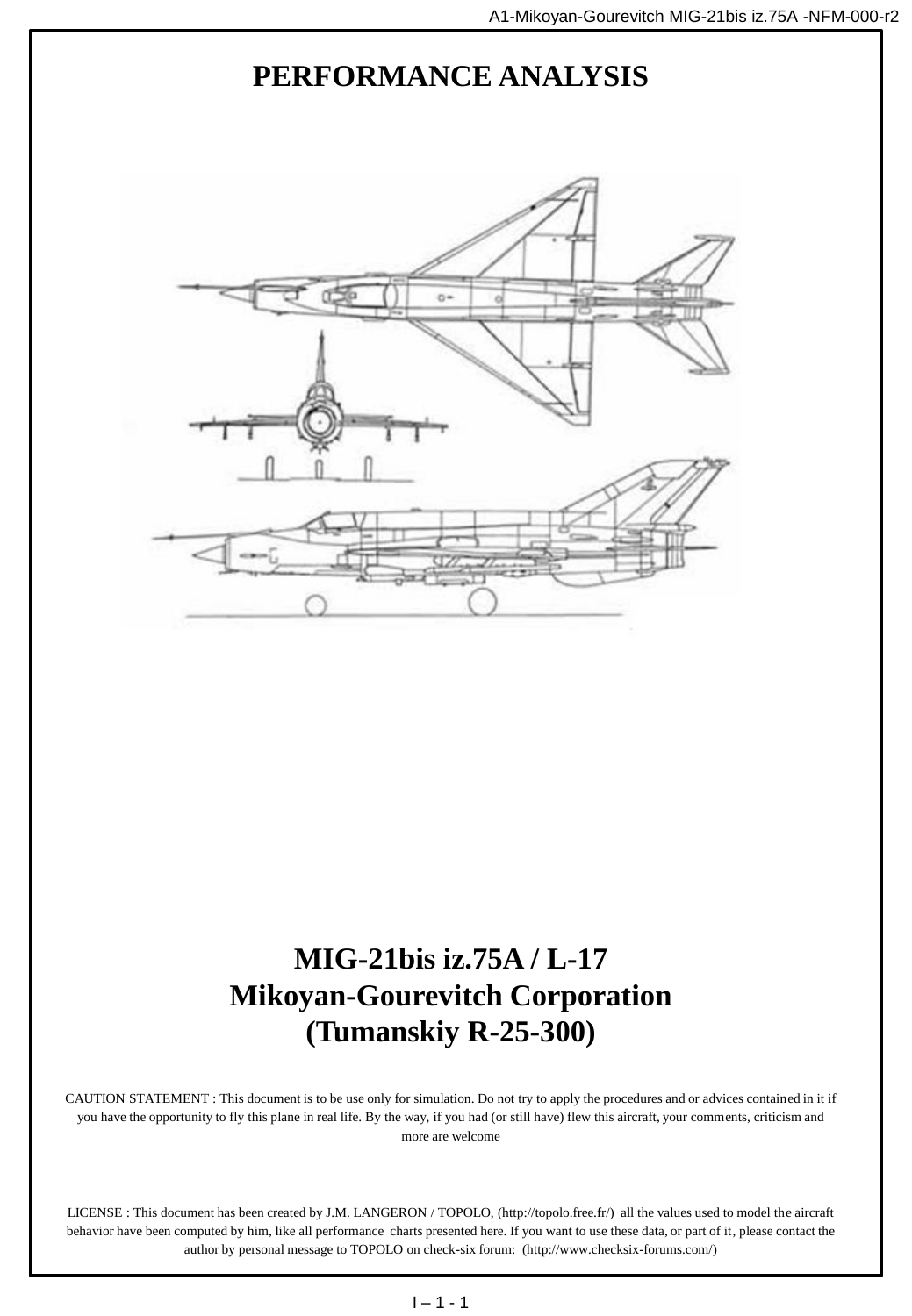# Level Flight Envelope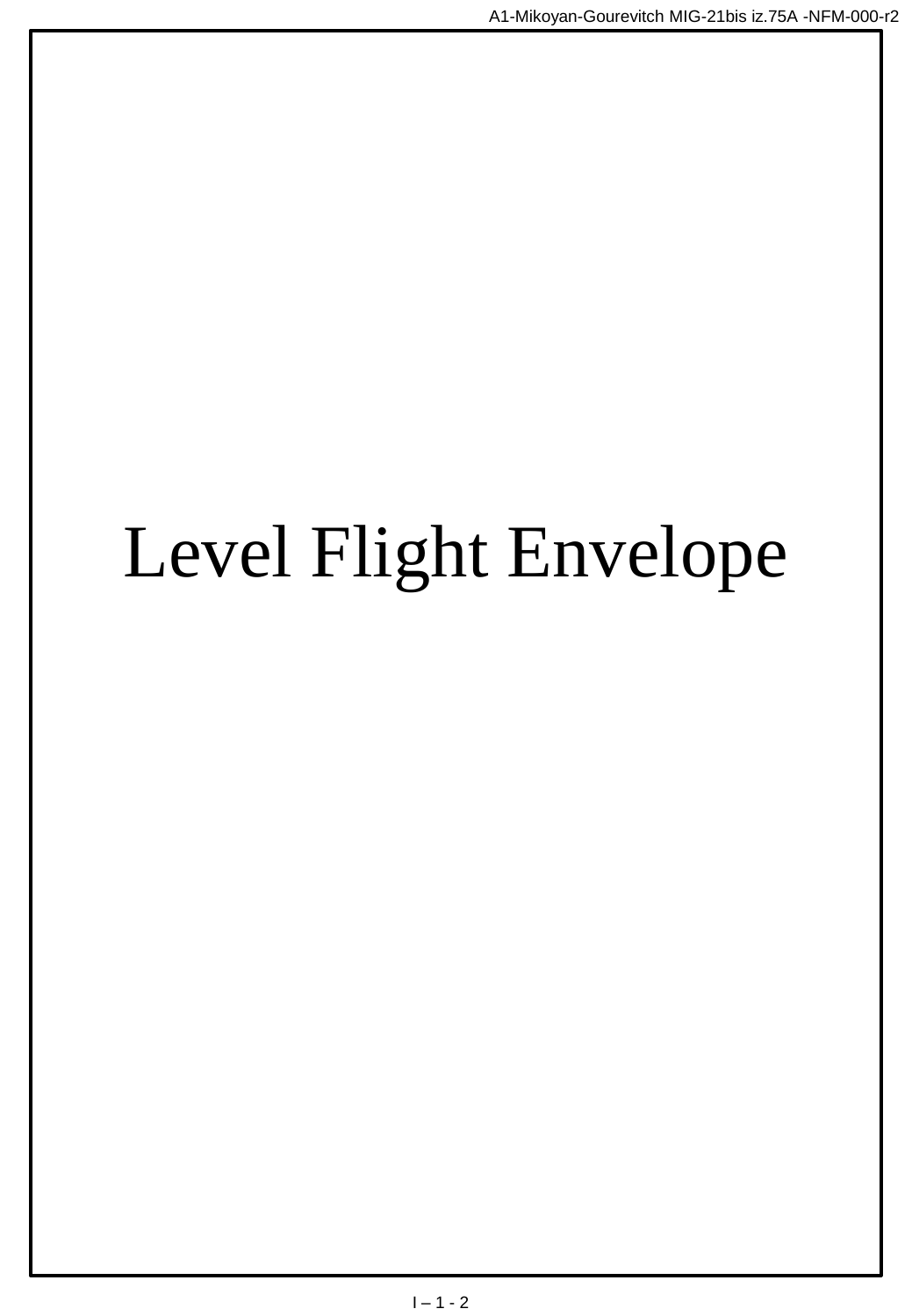## *Level Flight Envelope*

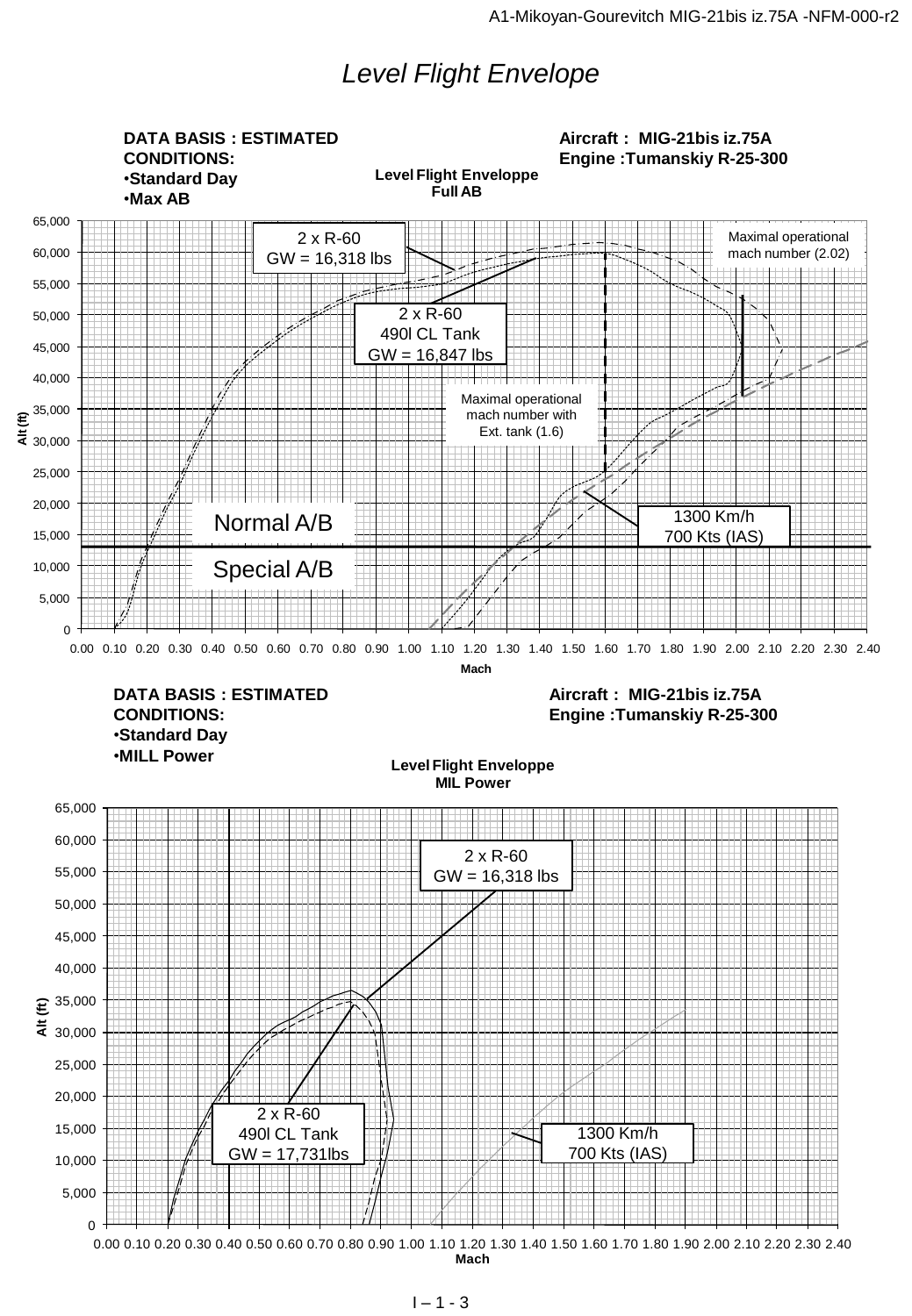## Turn Performance

**Aircraft : MIG-21bis iz.75A Engine :Tumanskiy R-25-300**

**CONFIGURATIONS :** •**DRAG INDEX = 11 (2xR-60)** •**50% internal fuel** •**GW= 16,318 lbs / 7,392 kg**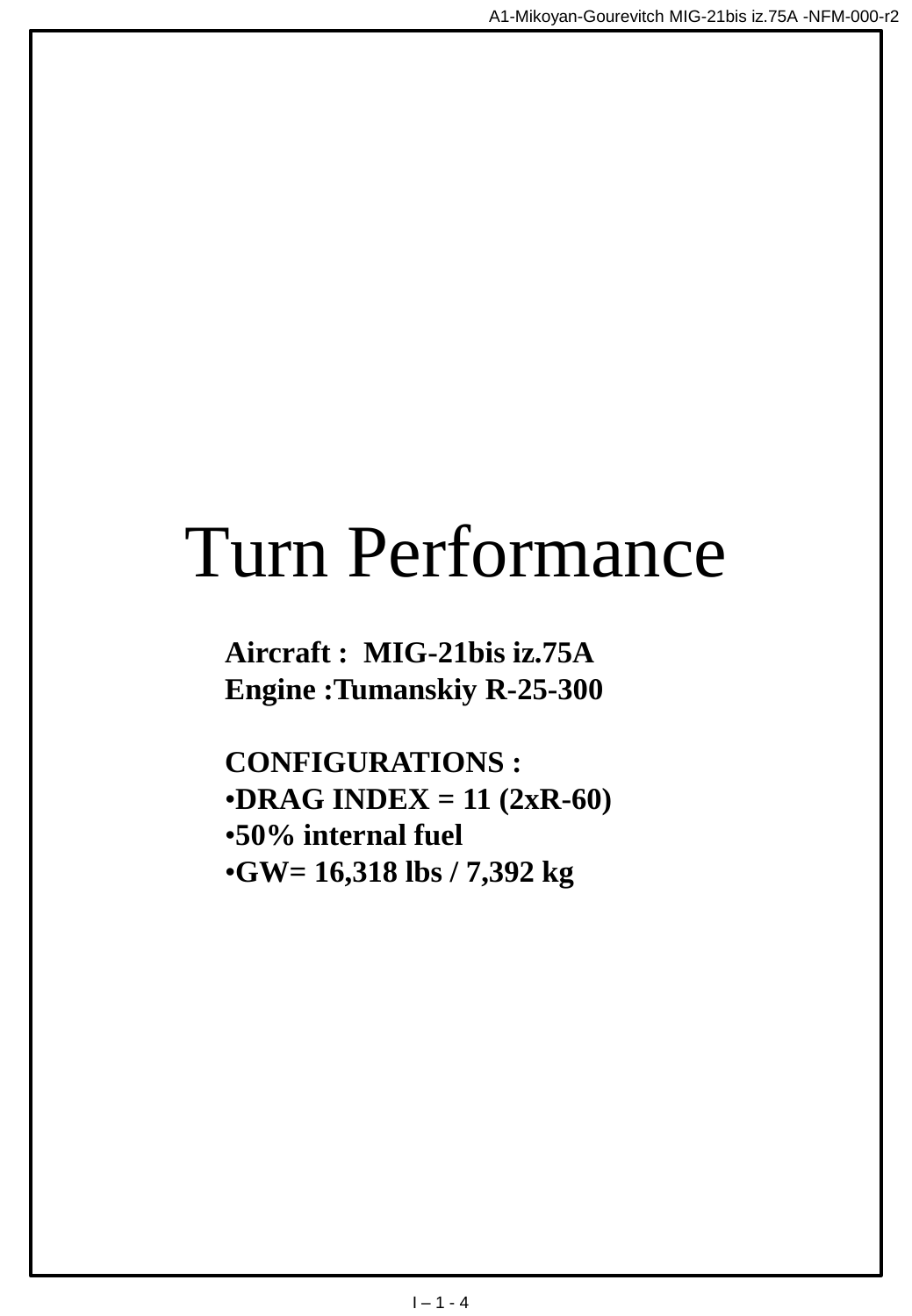### **DATA BASIS : ESTIMATED**

#### **Aircraft : MIG-21bis iz.75A Engine :Tumanskiy R-25-300**

**CONFIGURATIONS :** •**DRAG INDEX = 11 (2xR-60)** •**GW=16,318 lbs / 7,392 kg**

**CONDITIONS:** •**Standard Day** •**Special AB up to 10,000ft** •**Max AB from 15,000ft**

**Maximum Available Turn Rate**

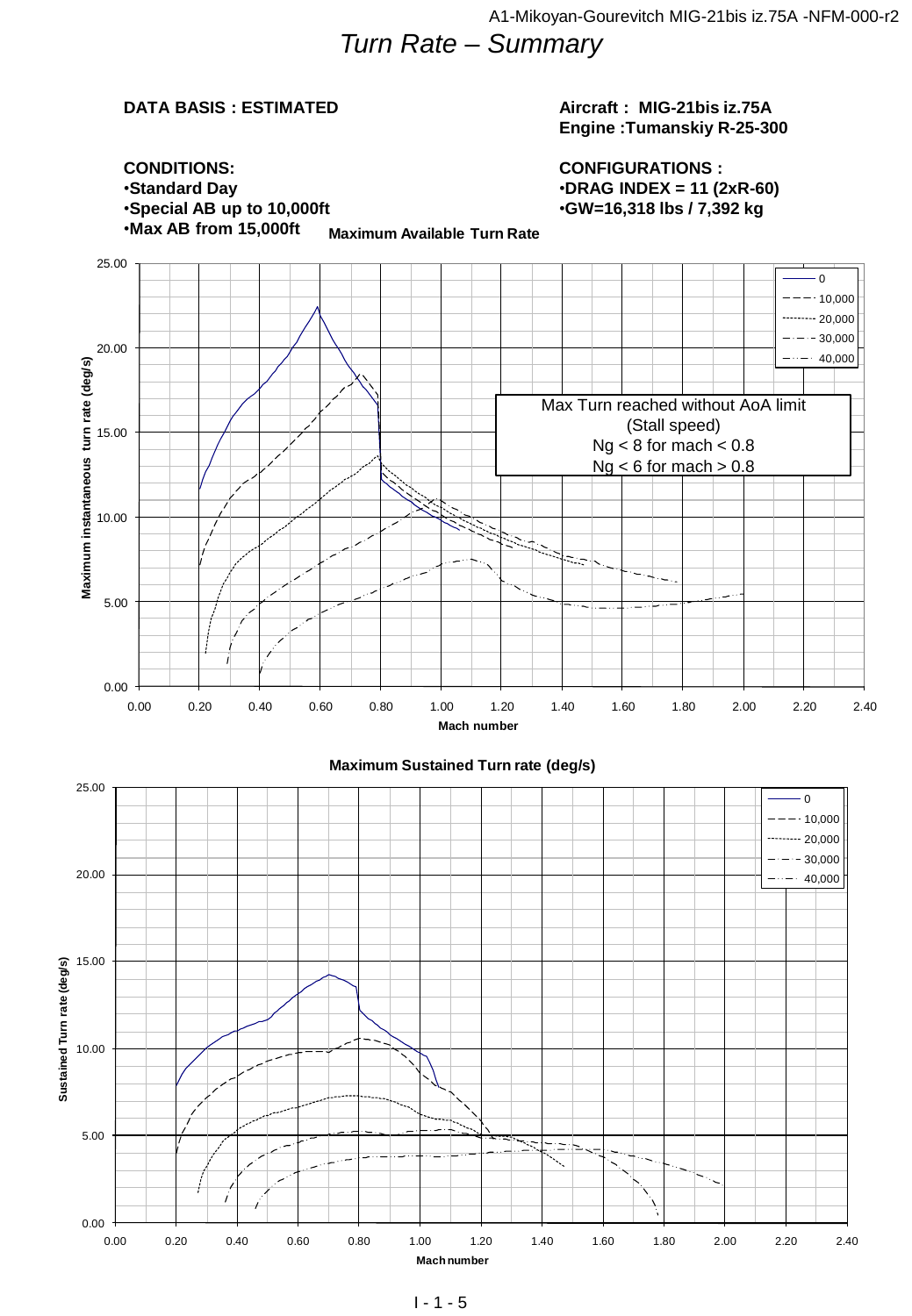#### **DATA BASIS : ESTIMATED**

•**Special AB up to 10,000ft**

**CONDITIONS:** •**Standard Day**

#### **Aircraft : MIG-21bis iz.75A Engine :Tumanskiy R-25-300**

**CONFIGURATIONS :** •**DRAG INDEX = 11 (2xR-60)** •**GW=16,318 lbs / 7,392 kg**

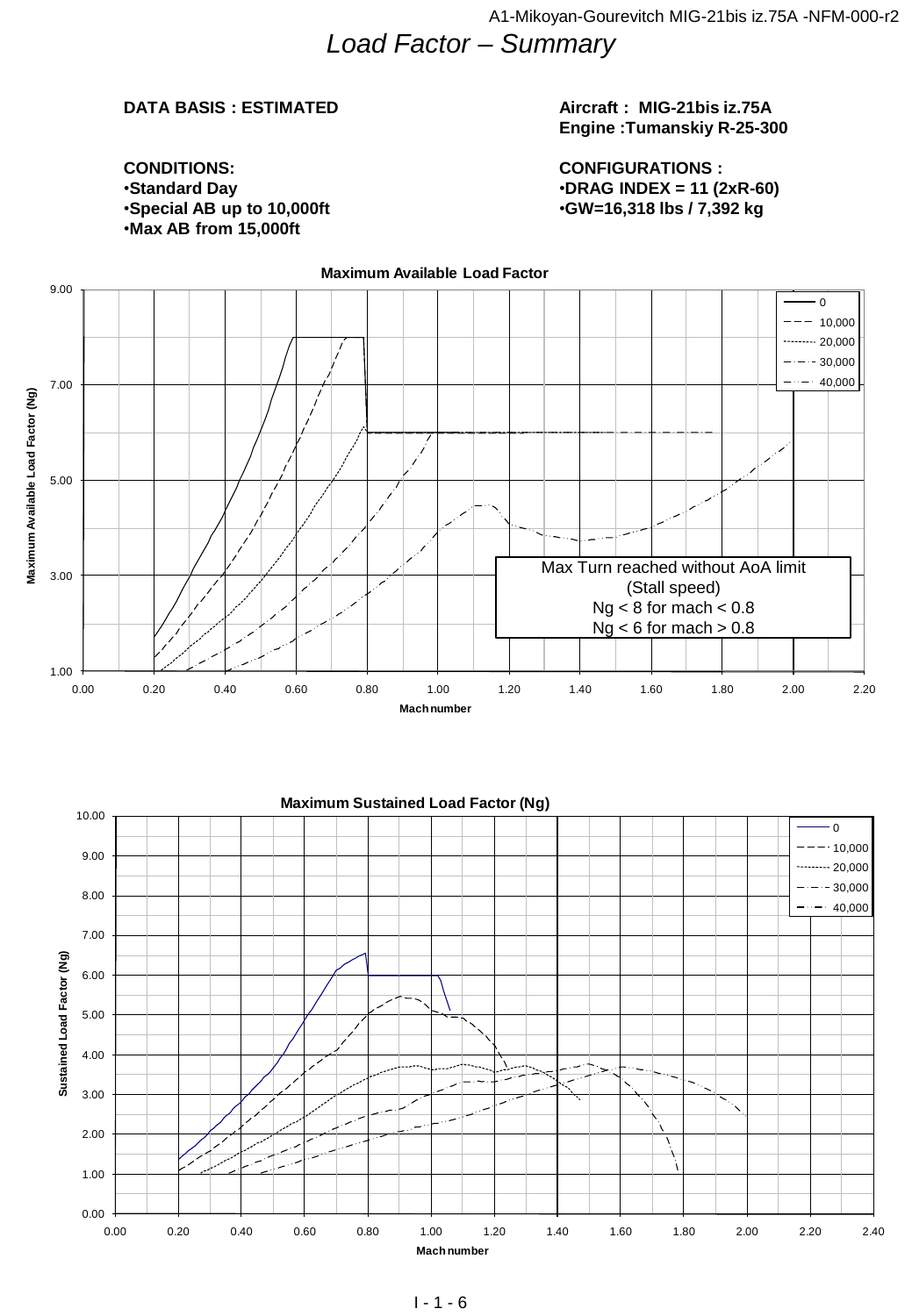## *Turn Performance – Sea Level*

#### **DATA BASIS : ESTIMATED**

**Aircraft : MIG-21bis iz.75A Engine :Tumanskiy R-25-300**

**CONFIGURATIONS :** •**DRAG INDEX = 11 (2xR-60)** •**GW=16,318 lbs / 7,392 kg**

**CONDITIONS:** •**Standard Day** •**Special AB**

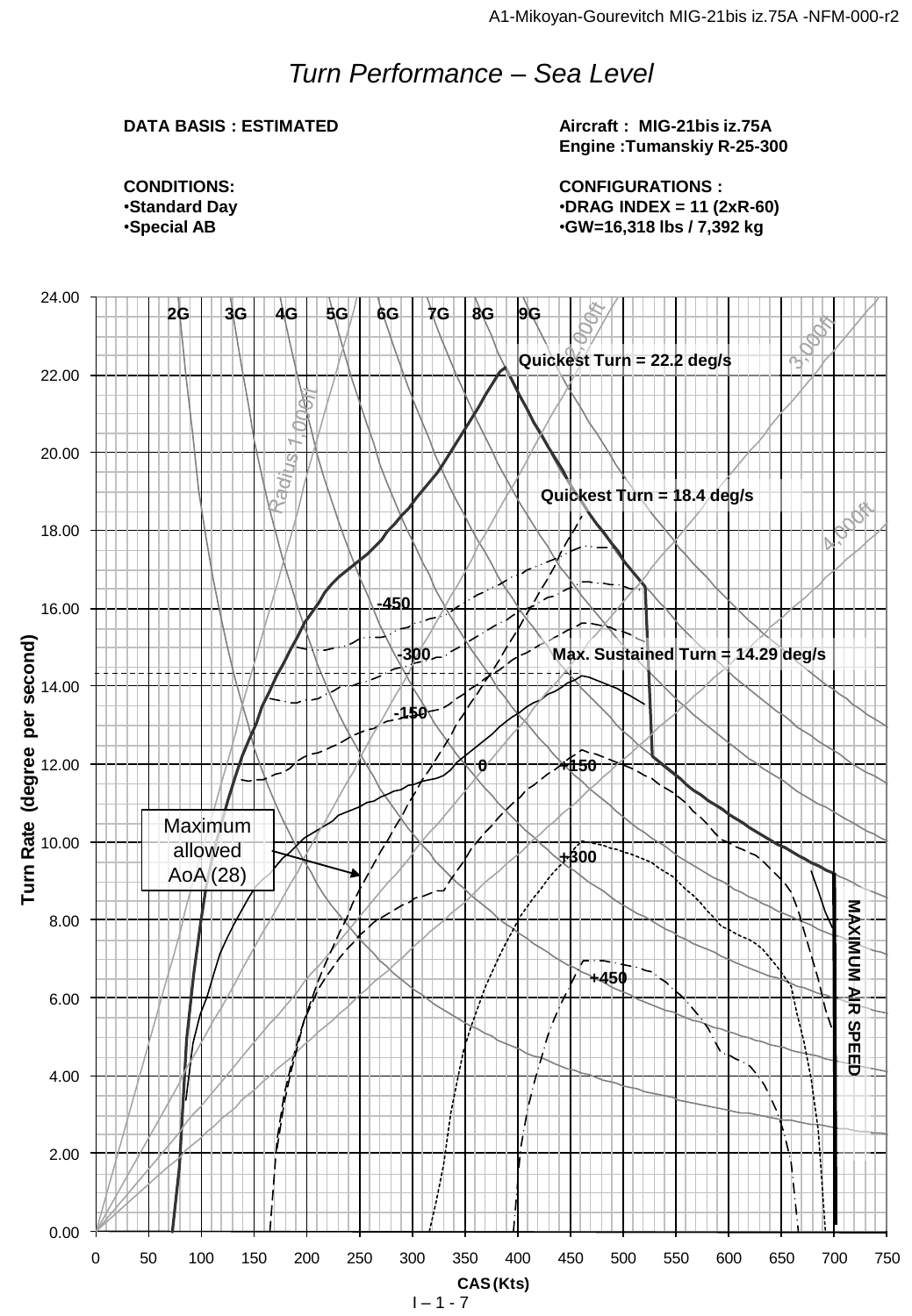## *Turn Performance – 5,000 ft*

#### **DATA BASIS : ESTIMATED**

**Aircraft : MIG-21bis iz.75A Engine :Tumanskiy R-25-300**

**CONFIGURATIONS :** •**DRAG INDEX = 11 (2xR-60)** •**GW=16,318 lbs / 7,392 kg**

**CONDITIONS:** •**Standard Day** •**Special AB**

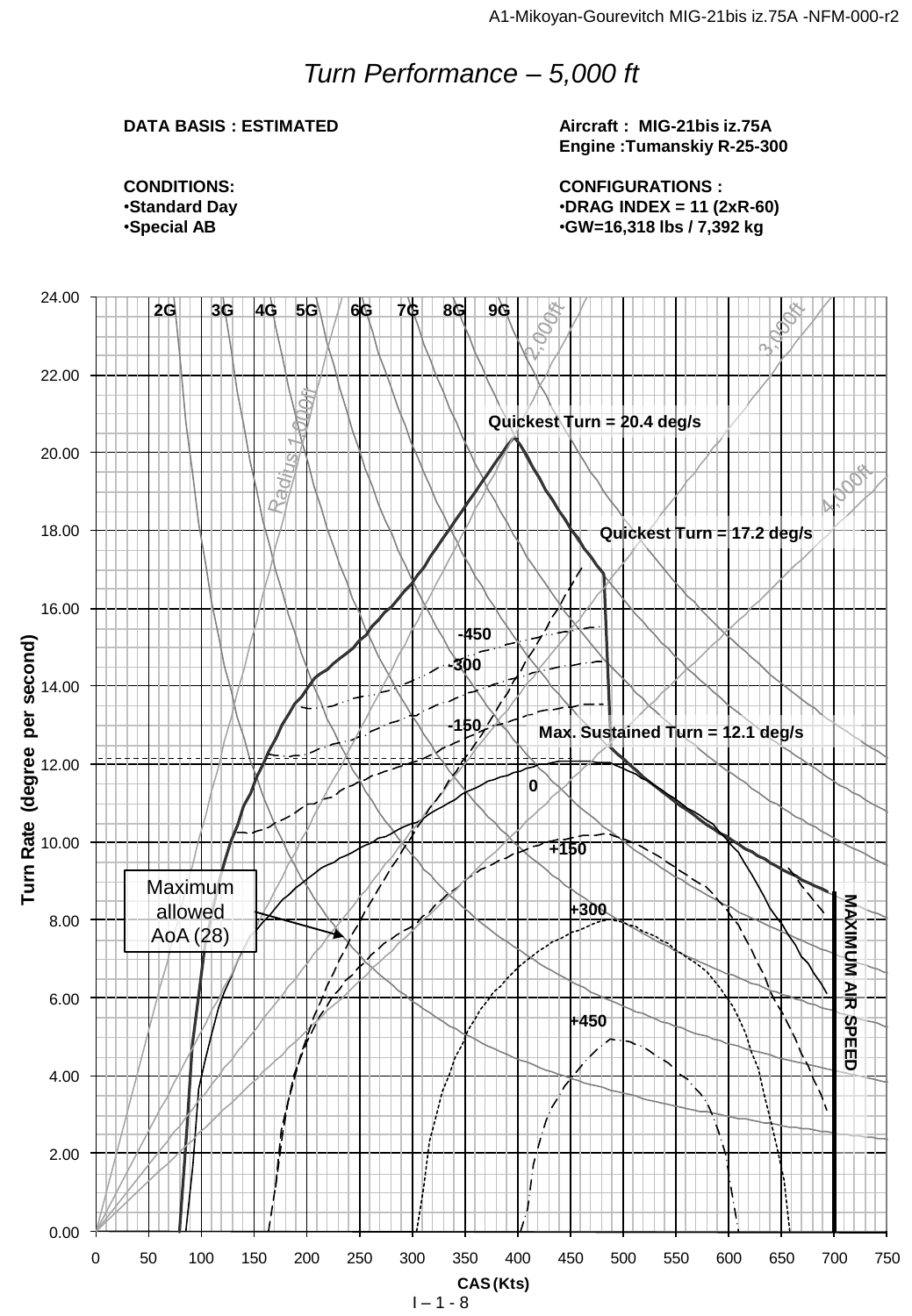## *Turn Performance – 10,000 ft*

#### **DATA BASIS : ESTIMATED**

**Aircraft : MIG-21bis iz.75A Engine :Tumanskiy R-25-300**

**CONFIGURATIONS :** •**DRAG INDEX = 11 (2xR-60)** •**GW=16,318 lbs / 7,392 kg**

**CONDITIONS:** •**Standard Day** •**Special AB**

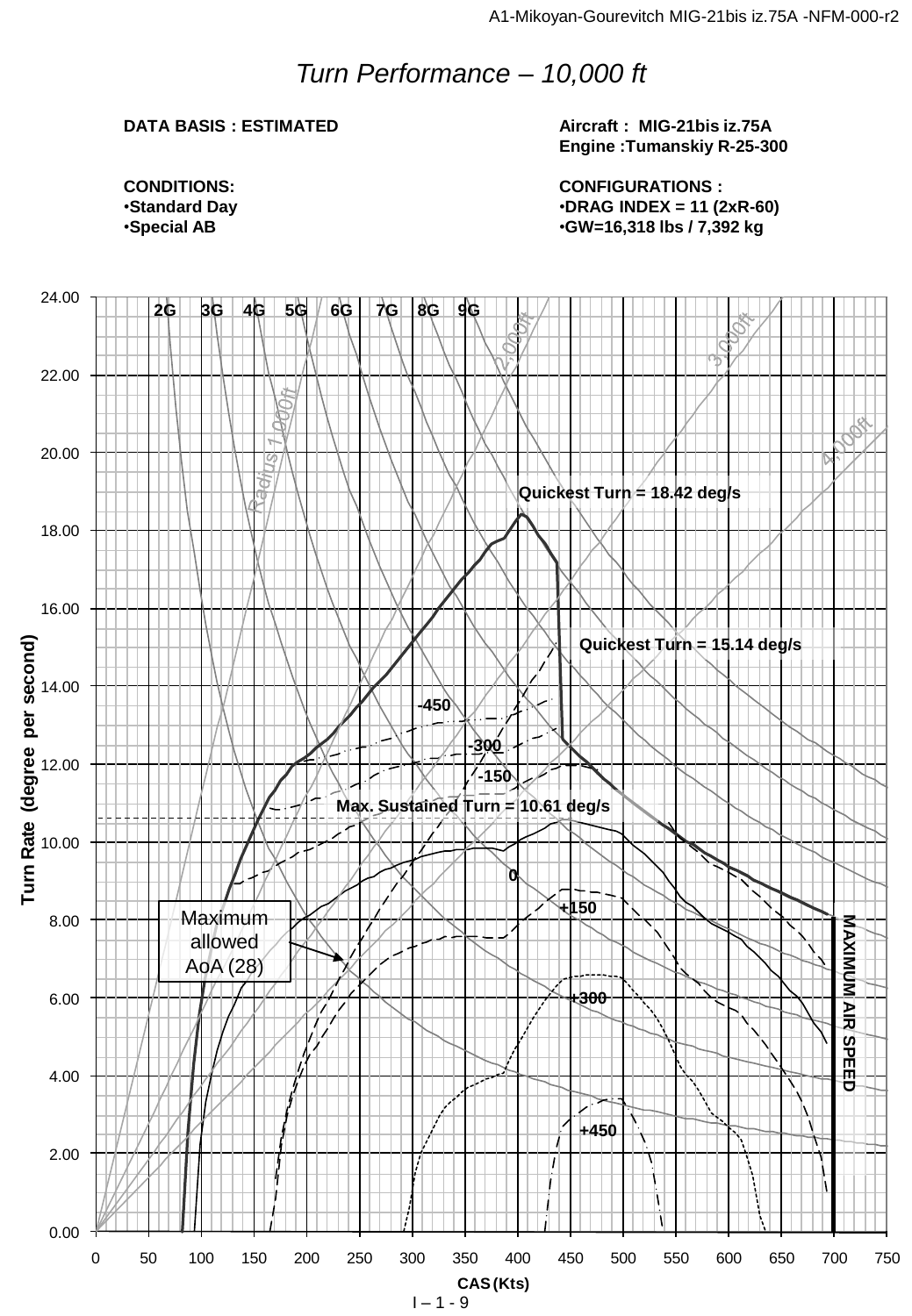## *Turn Performance – Sea Level*

#### **DATA BASIS : ESTIMATED**

**Aircraft : MIG-21bis iz.75A Engine :Tumanskiy R-25-300**

**CONFIGURATIONS :** •**DRAG INDEX = 11 (2xR-60)** •**GW=16,318 lbs / 7,392 kg**

**CONDITIONS:** •**Standard Day** •**Max AB**

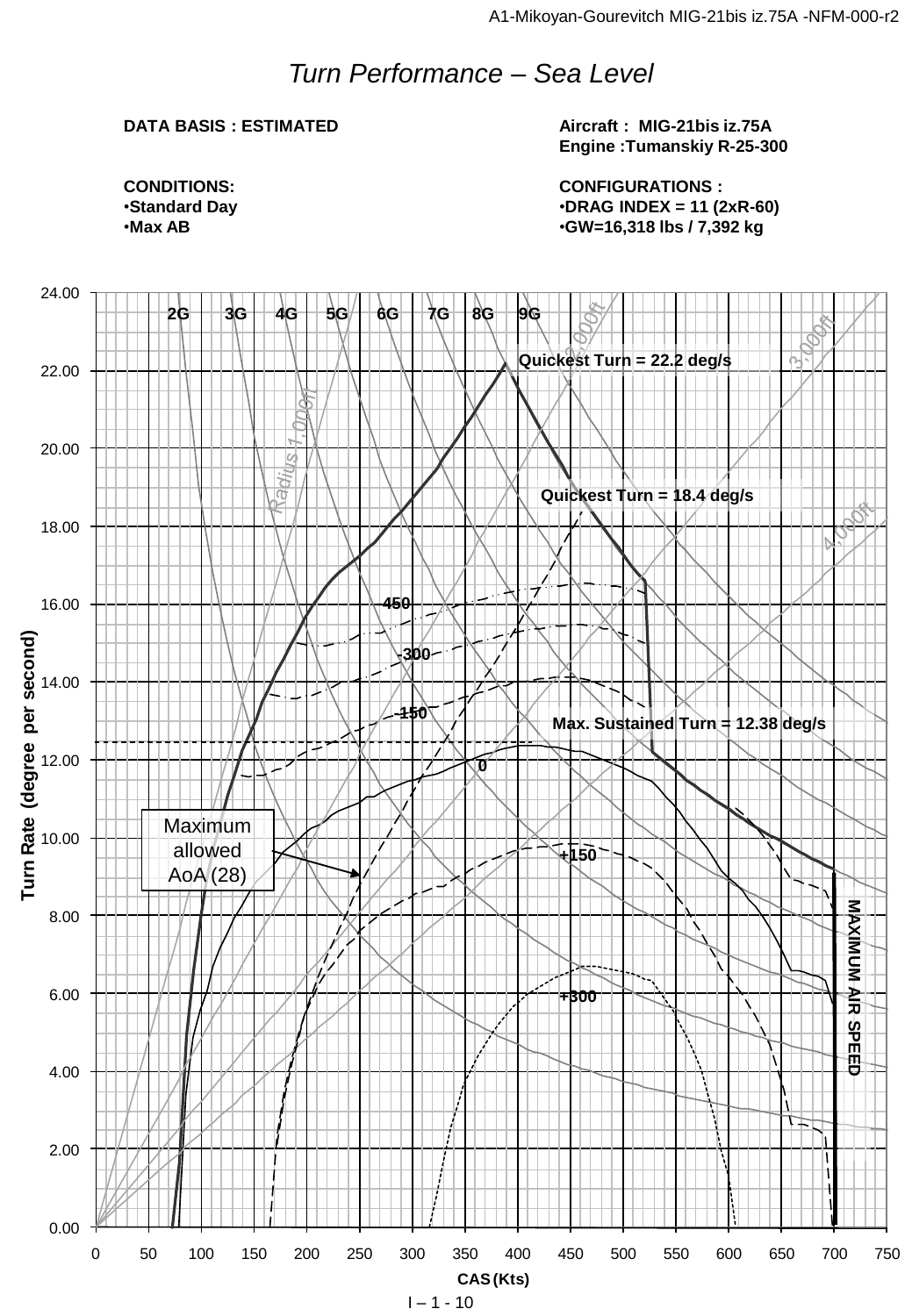## *Turn Performance – 5,000 ft*

#### **DATA BASIS : ESTIMATED**

**Aircraft : MIG-21bis iz.75A Engine :Tumanskiy R-25-300**

**CONFIGURATIONS :** •**DRAG INDEX = 11 (2xR-60)** •**GW=16,318 lbs / 7,392 kg**

**CONDITIONS:** •**Standard Day** •**Max AB**

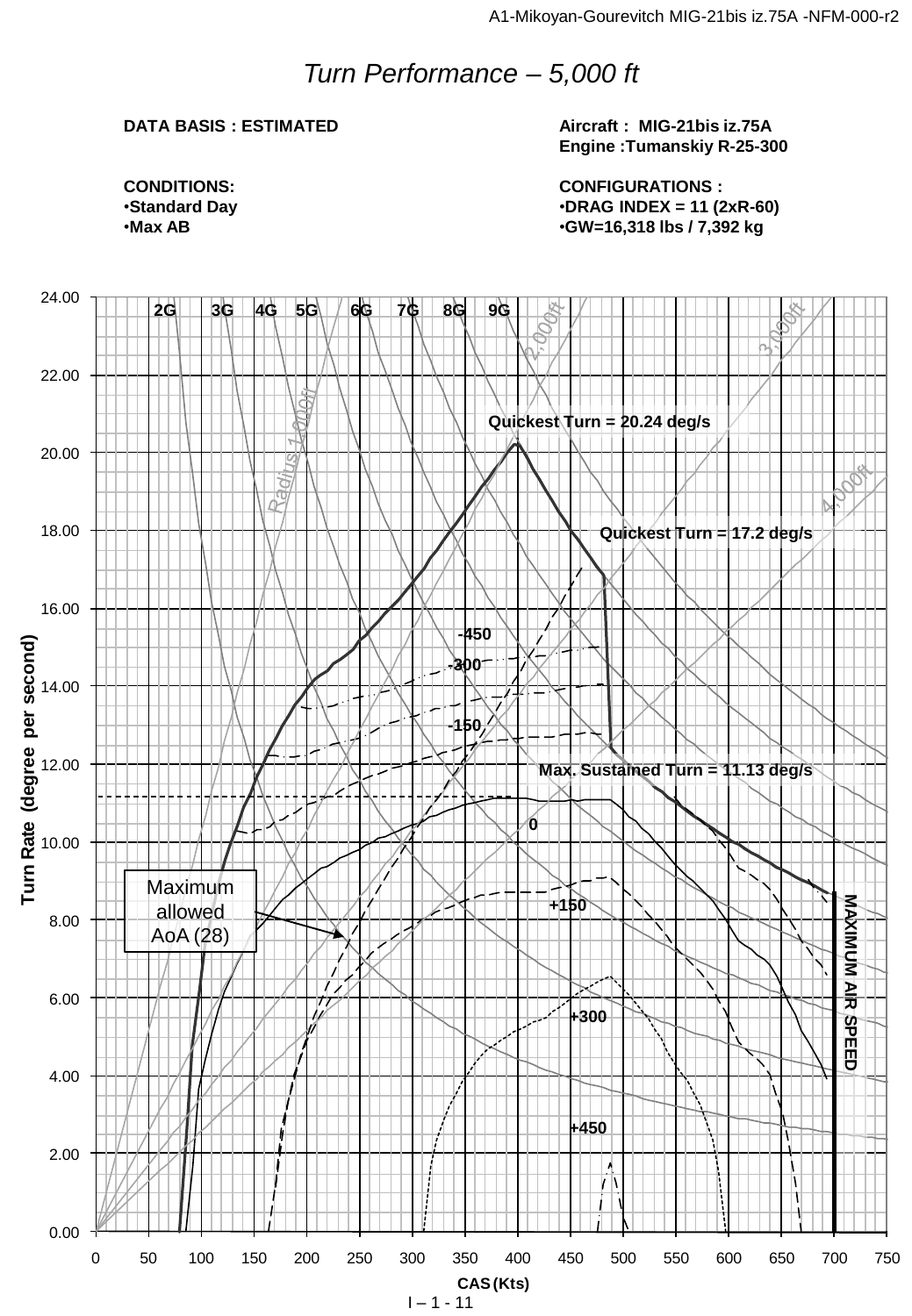## *Turn Performance – 10,000 ft*

#### **DATA BASIS : ESTIMATED**

**Aircraft : MIG-21bis iz.75A Engine :Tumanskiy R-25-300**

**CONFIGURATIONS :** •**DRAG INDEX = 11 (2xR-60)** •**GW=16,318 lbs / 7,392 kg**





 $1 - 1 - 12$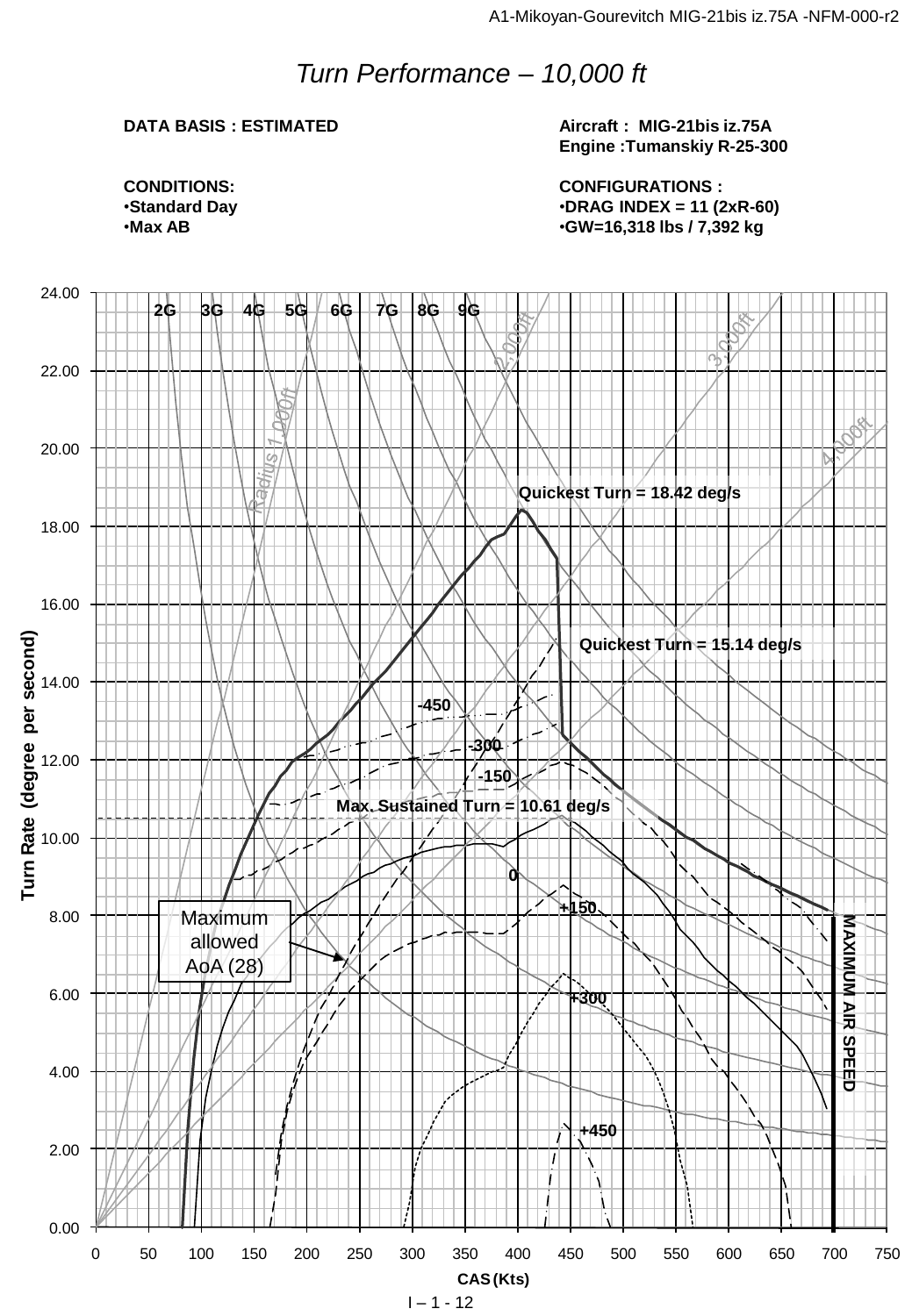## *Turn Performance – 15,000 ft*

#### **DATA BASIS : ESTIMATED**

**Aircraft : MIG-21bis iz.75A Engine :Tumanskiy R-25-300**

**CONFIGURATIONS :** •**DRAG INDEX = 11 (2xR-60)** •**GW=16,318 lbs / 7,392 kg**

**CONDITIONS:** •**Standard Day** •**Max AB**

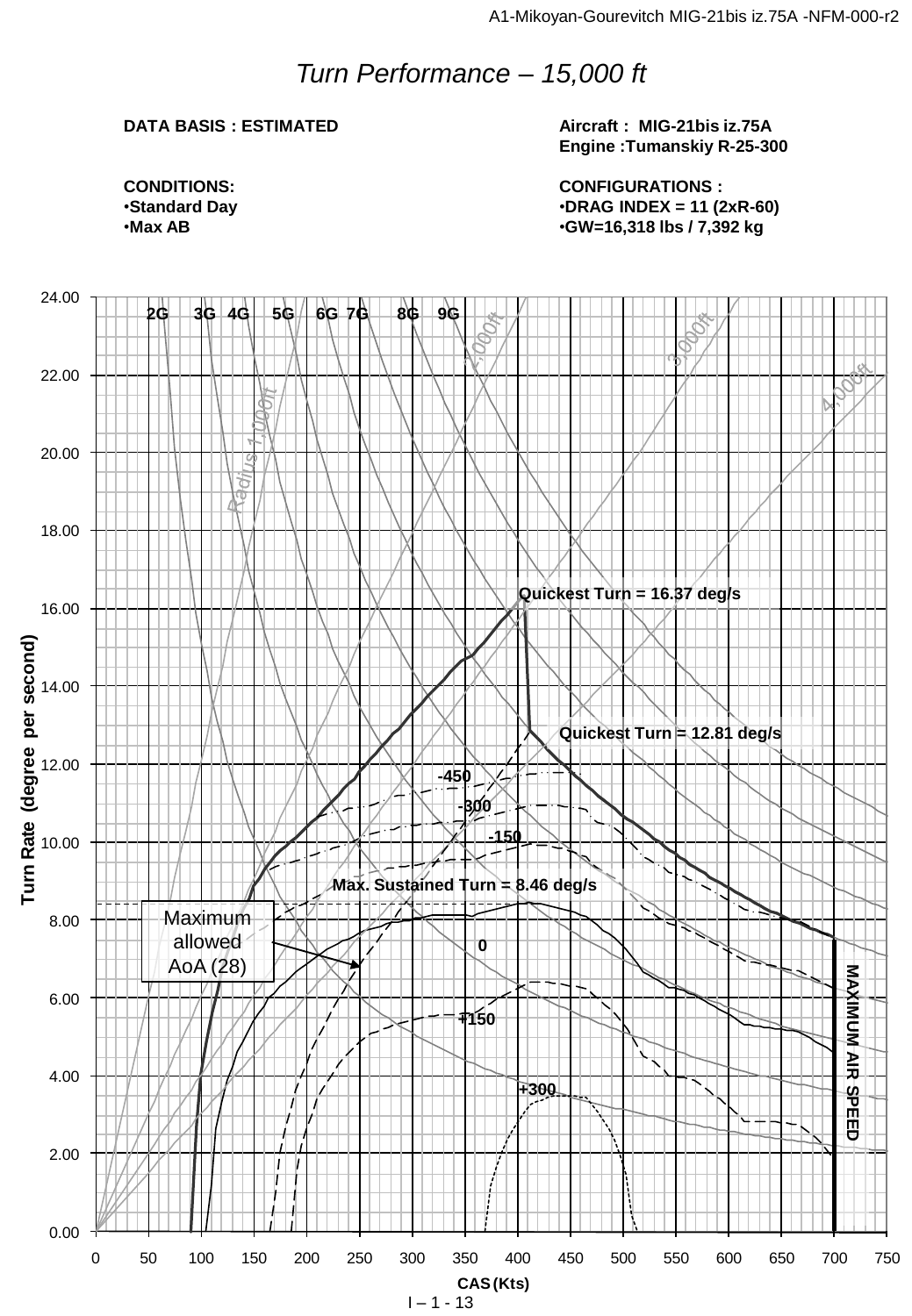## *Turn Performance – 20,000 ft*

#### **DATA BASIS : ESTIMATED**

**Aircraft : MIG-21bis iz.75A Engine :Tumanskiy R-25-300**

**CONFIGURATIONS :** •**DRAG INDEX = 11 (2xR-60)** •**GW=16,318 lbs / 7,392 kg**

**CONDITIONS:** •**Standard Day** •**Max AB**



 $1 - 1 - 14$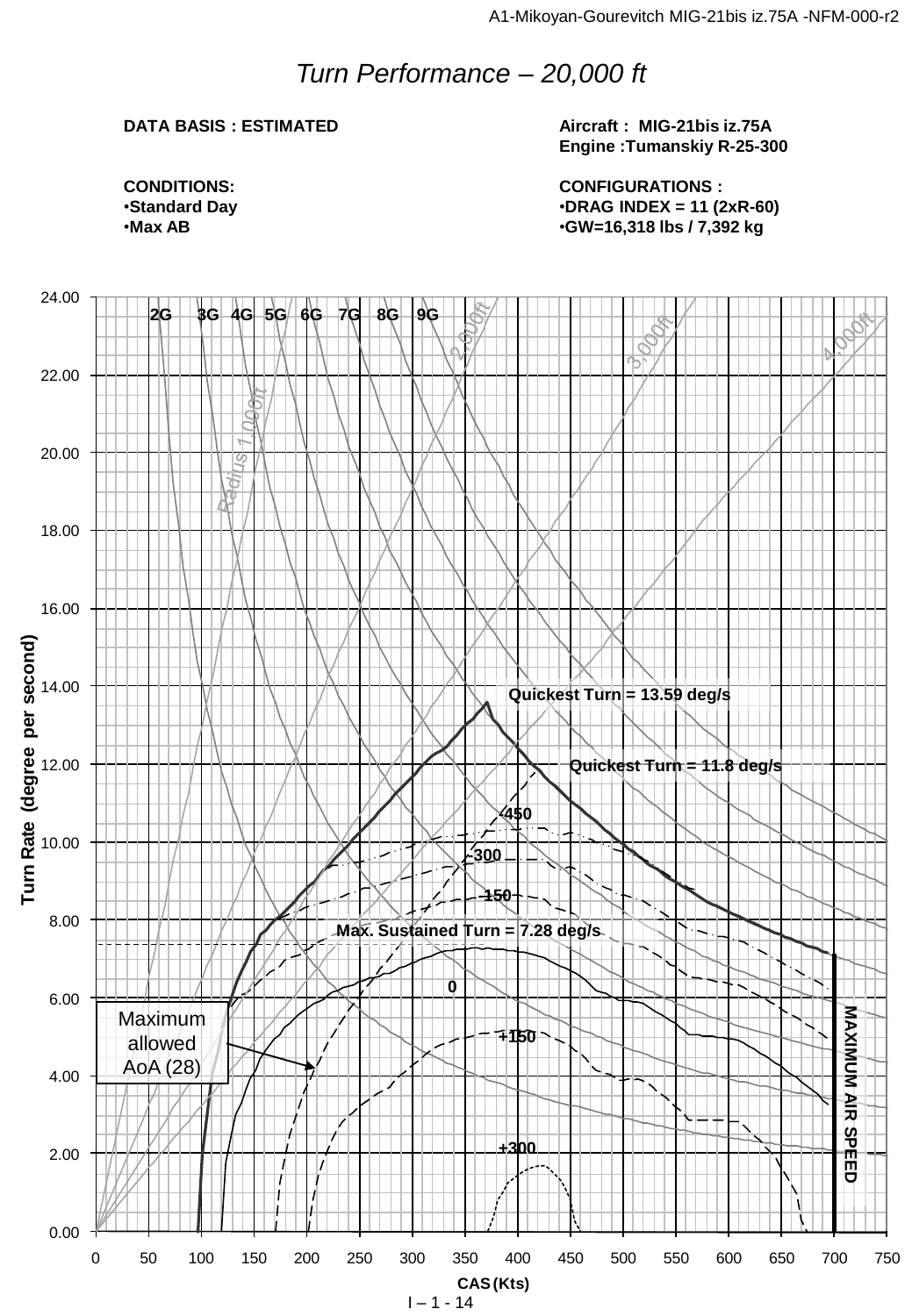## *Turn Performance – 25,000 ft*

#### **DATA BASIS : ESTIMATED**

**Aircraft : MIG-21bis iz.75A Engine :Tumanskiy R-25-300**

**CONDITIONS:** •**Standard Day** •**Max AB**

**CONFIGURATIONS :** •**DRAG INDEX = 11 (2xR-60)** •**GW=16,318 lbs / 7,392 kg**



 $1 - 1 - 15$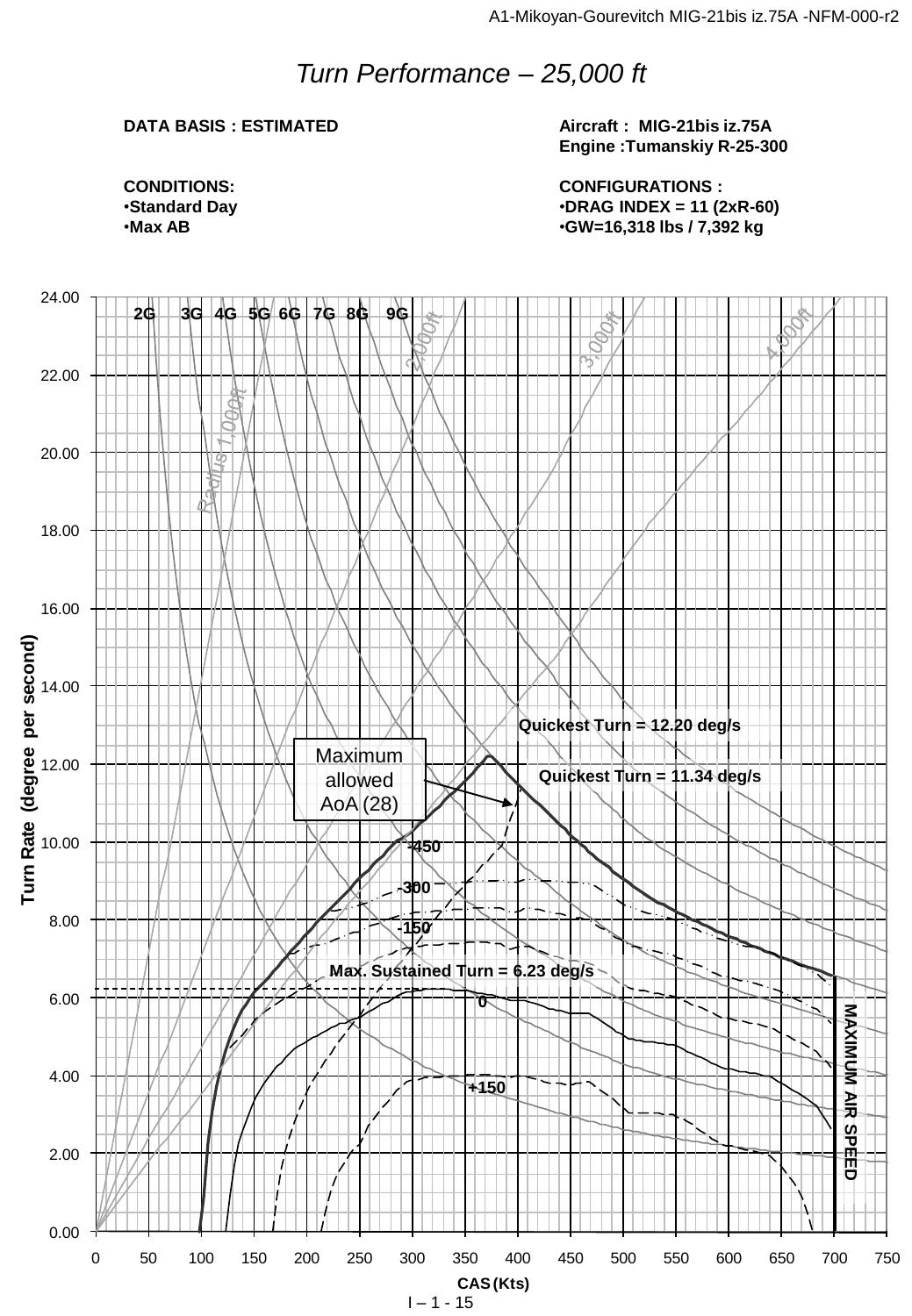## *Turn Performance – 30,000 ft*

#### **DATA BASIS : ESTIMATED**

**Aircraft : MIG-21bis iz.75A Engine :Tumanskiy R-25-300**

**CONFIGURATIONS :** •**DRAG INDEX = 11 (2xR-60)** •**GW=16,318 lbs / 7,392 kg**

**CONDITIONS:** •**Standard Day** •**Max AB**

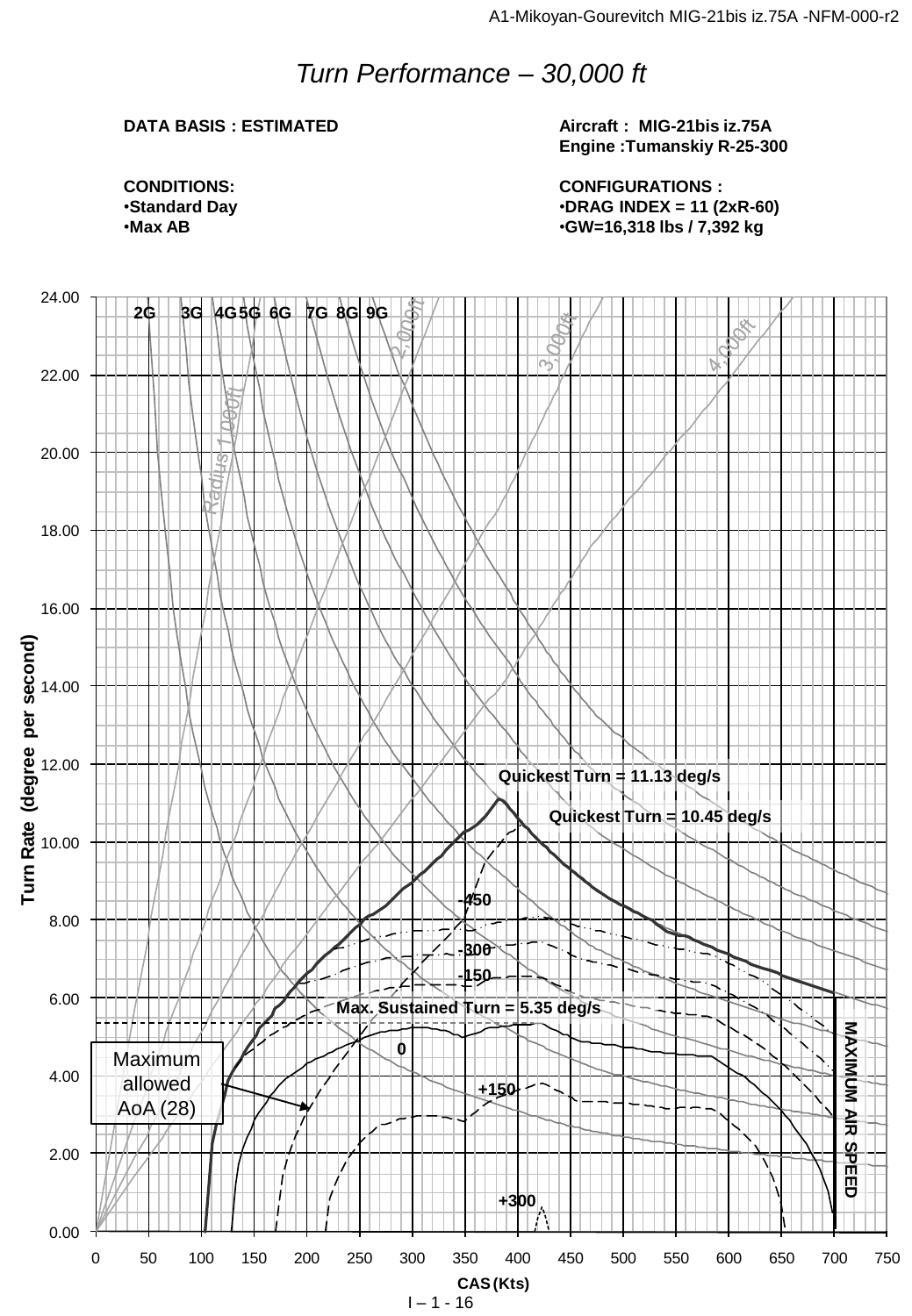## *Turn Performance – 35,000 ft*

#### **DATA BASIS : ESTIMATED**

**Aircraft : MIG-21bis iz.75A Engine :Tumanskiy R-25-300**

**CONDITIONS:** •**Standard Day** •**Max AB**

**CONFIGURATIONS :** •**DRAG INDEX = 11 (2xR-60)** •**GW=16,318 lbs / 7,392 kg**



 $1 - 1 - 17$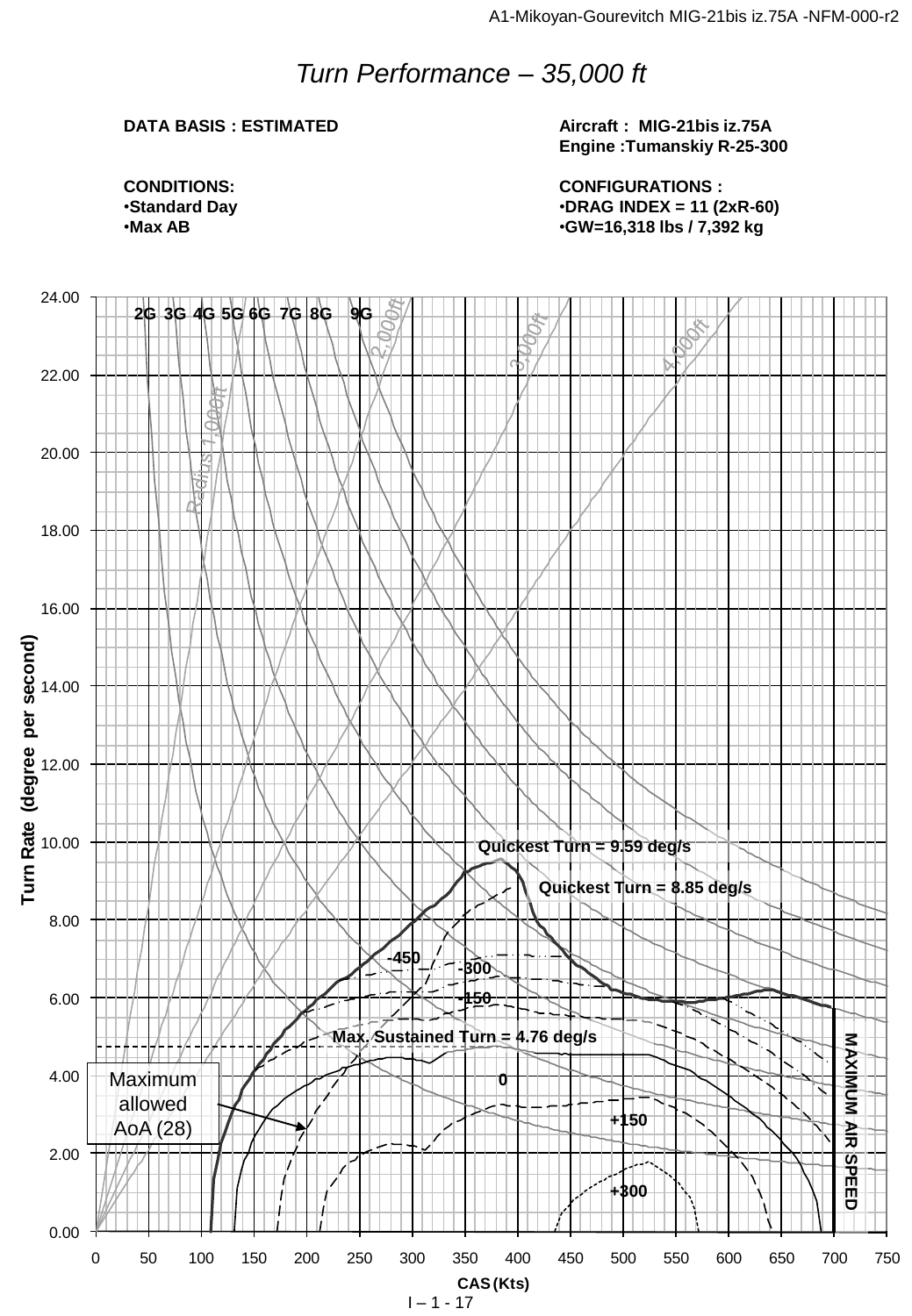## Climb Performance

**Aircraft : MIG-21bis iz.75A Engine :Tumanskiy R-25-300**

**CONFIGURATIONS :** •**DRAG INDEX = 11 (2xR-60)** •**50% internal fuel** •**GW= 16,318 lbs / 7,392 kg**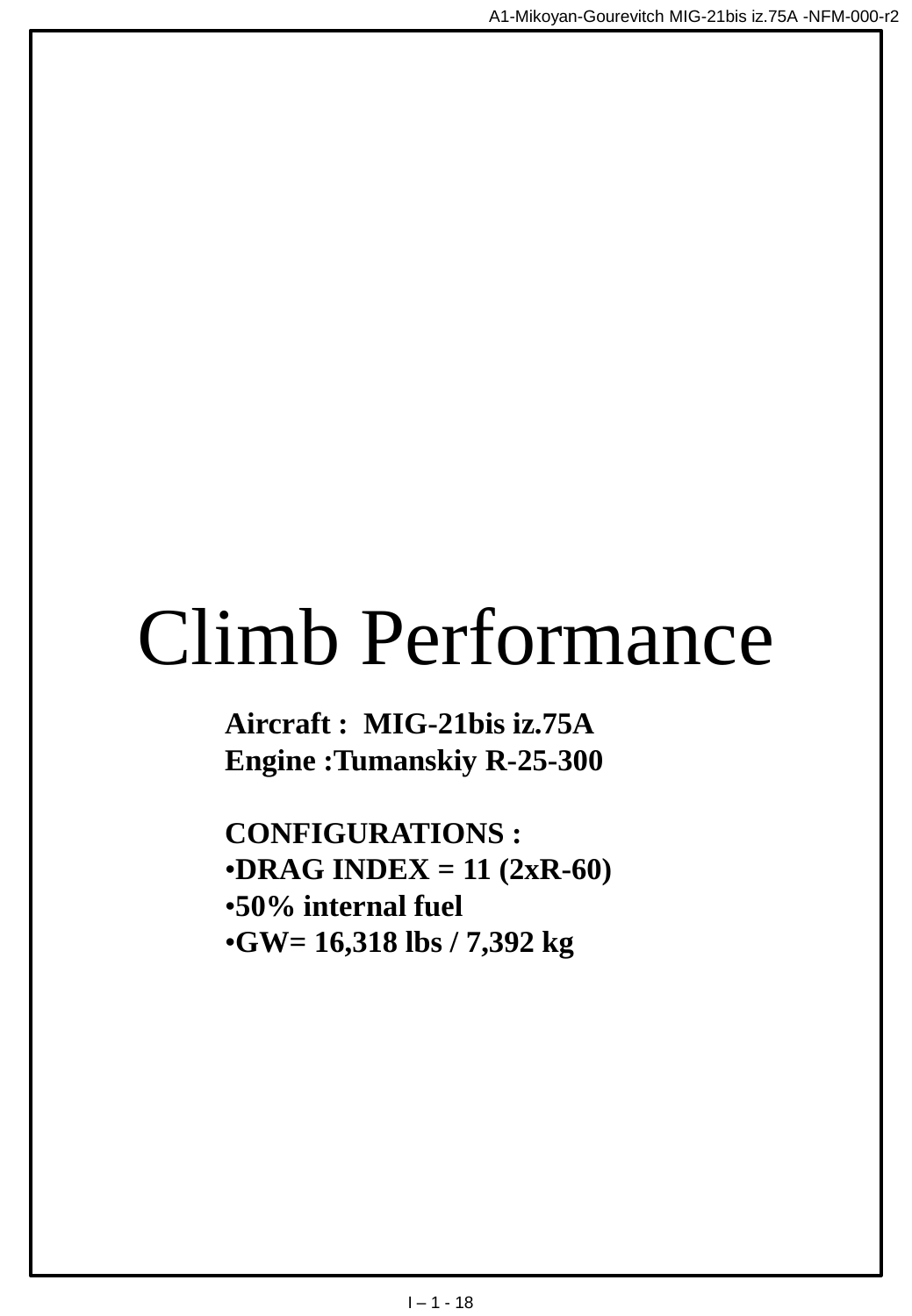#### **DATA BASIS : ESTIMATED**

**Aircraft : MIG-21bis iz.75A Engine :Tumanskiy R-25-300**

**CONFIGURATIONS :** •**DRAG INDEX = 11 (2xR-60)** •**GW=16,318 lbs / 7,392 kg**

**CONDITIONS:** •**Standard Day** •**Special AB up to 10,000ft** •**Max AB from 15,000ft**

#### **Instantaneous Constant Speed Climb Rate**

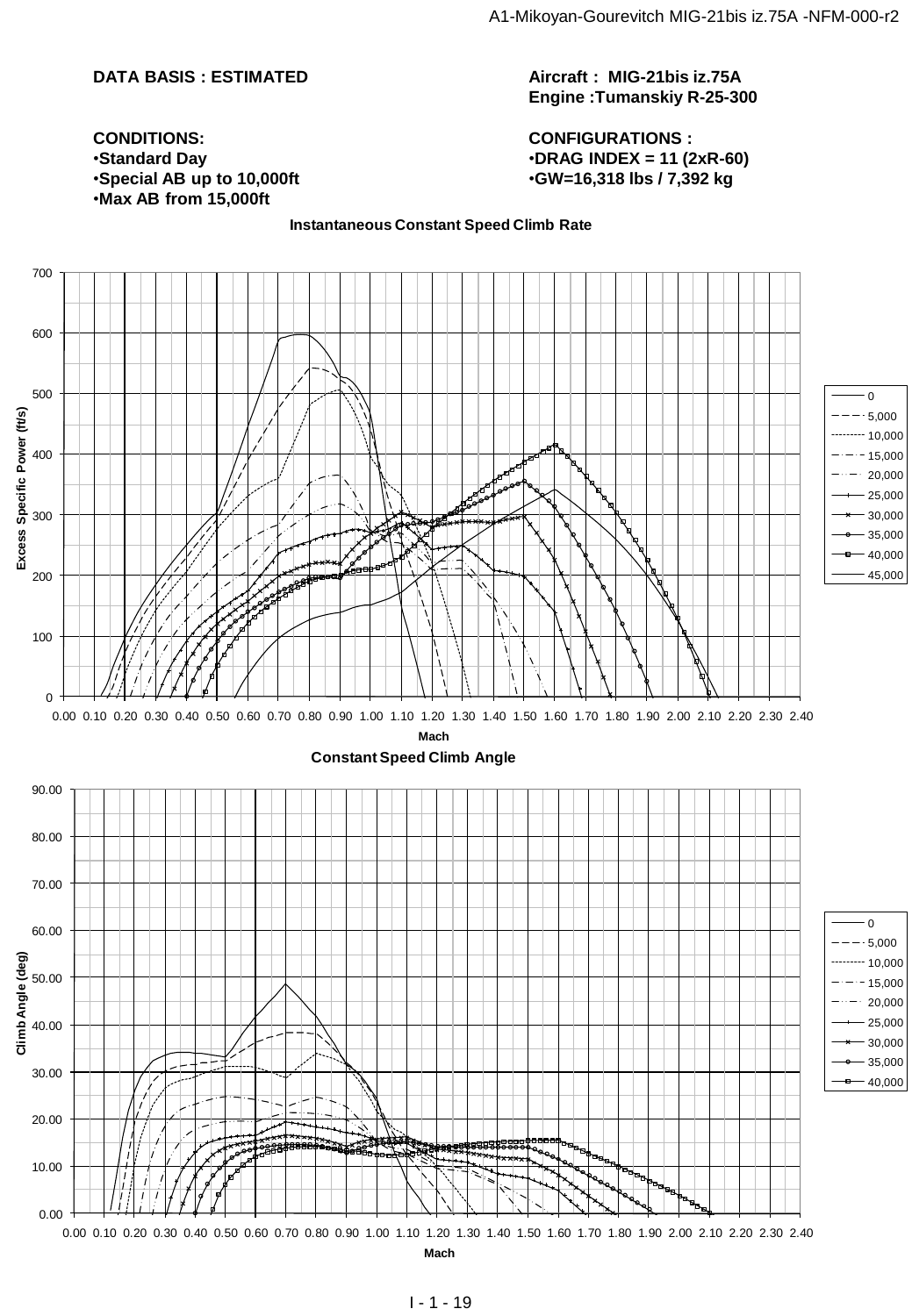#### **DATA BASIS : ESTIMATED**

**Aircraft : MIG-21bis iz.75A Engine :Tumanskiy R-25-300**

#### **CONFIGURATIONS :** •**DRAG INDEX = 11 (2xR-60)** •**GW=16,318 lbs / 7,392 kg**

**CONDITIONS:** •**Standard Day** •**MIL Power**

**Instantaneous Constant Speed Climb Rate**



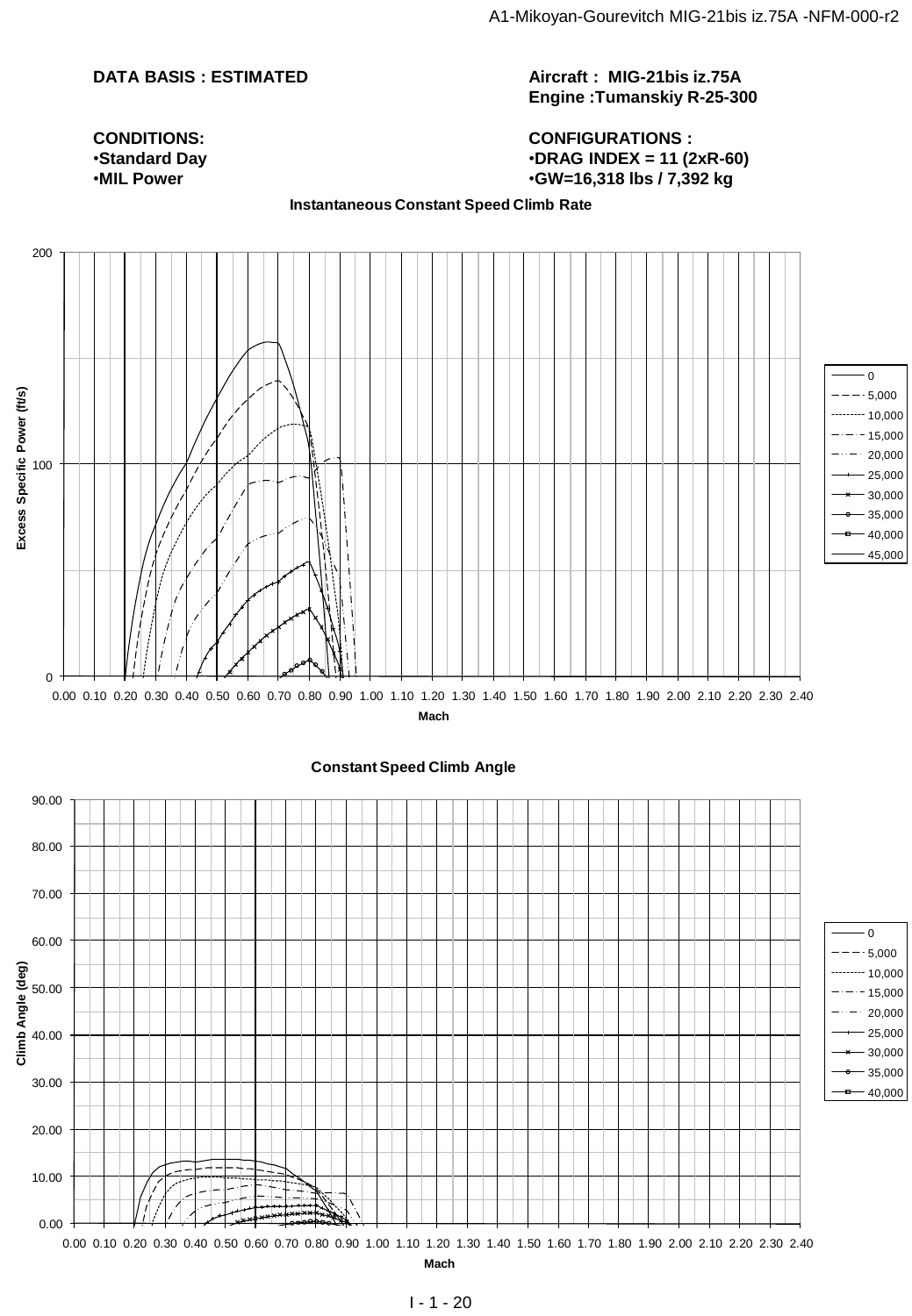## Acceleration Performances

**Aircraft : MIG-21bis iz.75A Engine :Tumanskiy R-25-300**

**CONFIGURATIONS :**  $\cdot$ **DRAG INDEX** = 11 (2xR-60) •**50% internal fuel** •**GW= 16,318 lbs / 7,392 kg**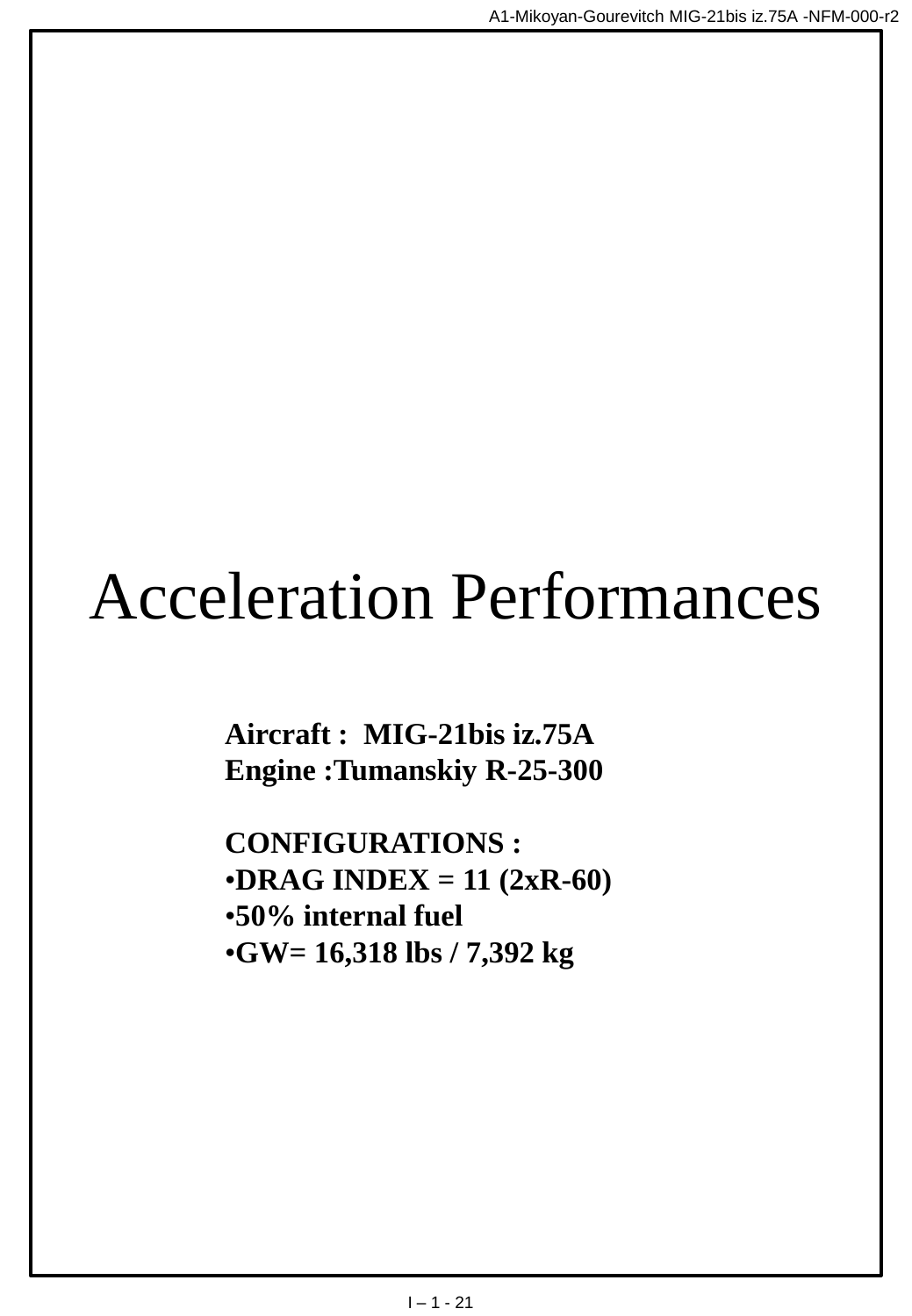*Acceleration Diagram* 

#### 0 10,000 20,000 •**Max AB from 15,000ft DATA BASIS : ESTIMATED CONDITIONS:** •**Standard Day CONDITIONS:** •**Standard Day** •**Special AB up to 10,000ft**

#### **Aircraft : MIG-21bis iz.75A Engine :Tumanskiy R-25-300**

**CONFIGURATIONS :** •**DRAG INDEX = 11 (2xR-60)** •**GW=16,318 lbs / 7,392 kg**

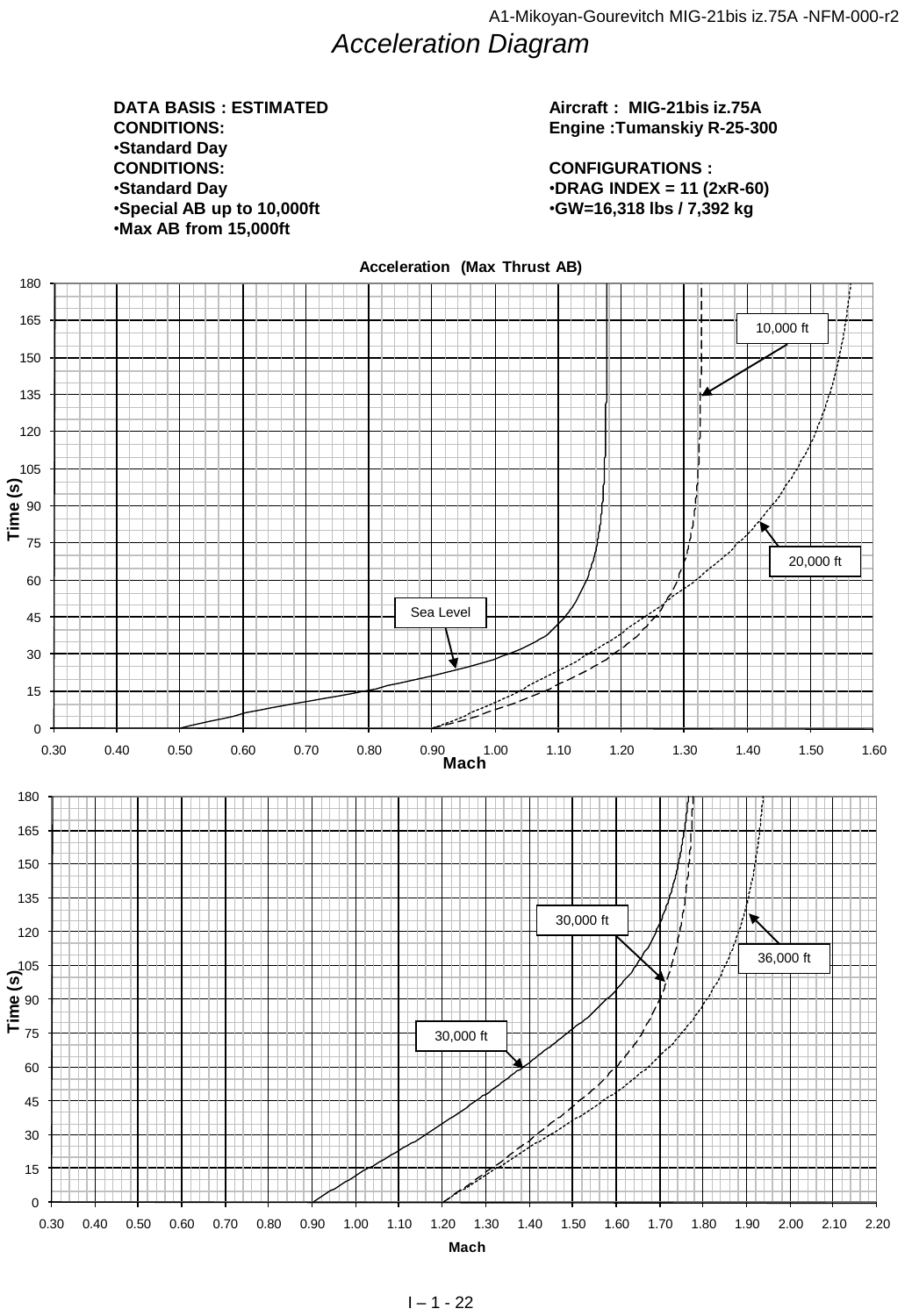## Turn Performance

**Aircraft : MIG-21bis iz.75A Engine :Tumanskiy R-25-300**

**CONFIGURATIONS :** •**DRAG INDEX** =  $12 (2xR-60 + 2xR-13M)$ •**50% internal fuel** •**GW= 16,967 lbs / 7,986 kg**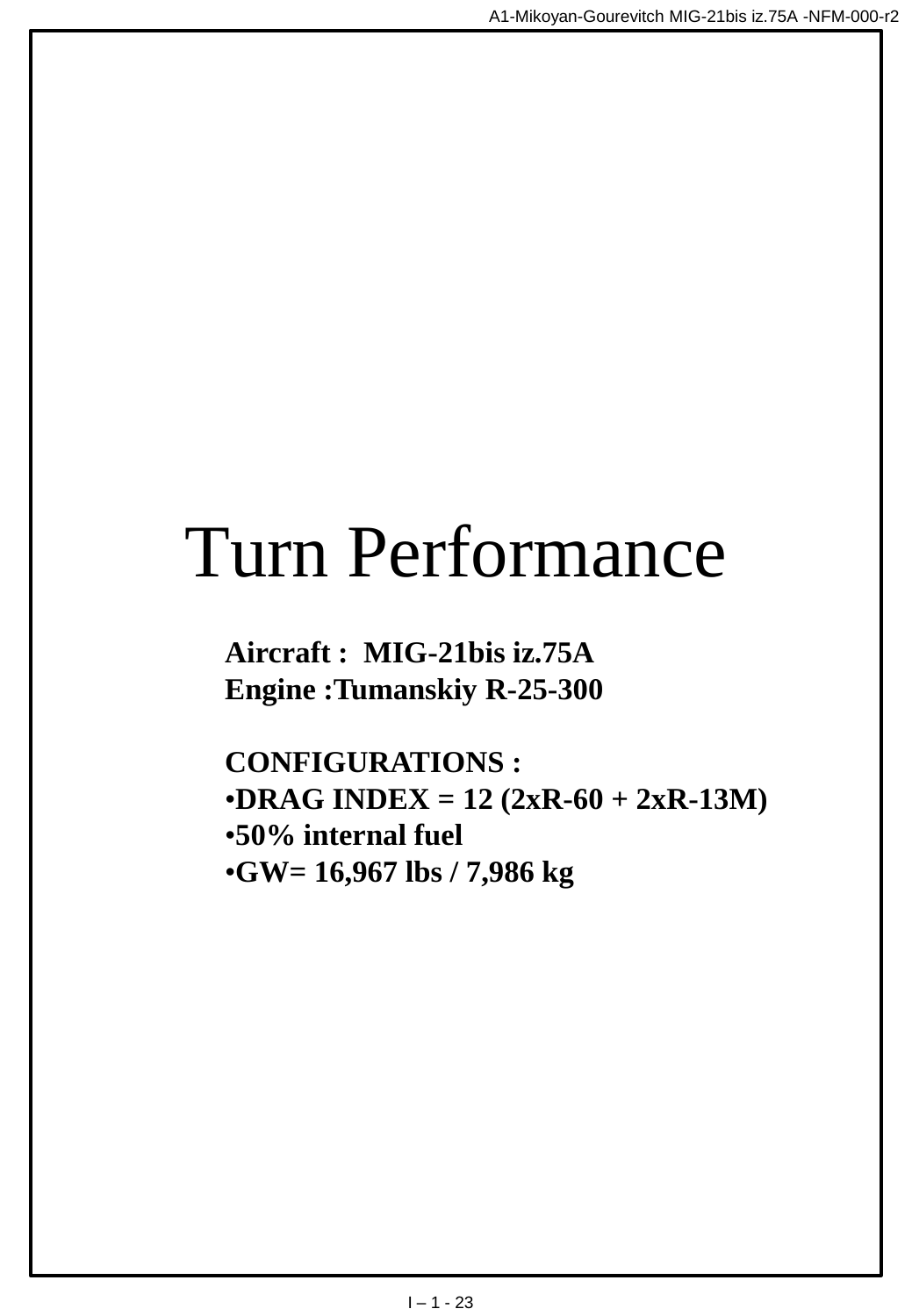## *Turn Rate – Summary*

#### **DATA BASIS : ESTIMATED**

#### **Aircraft : MIG-21bis iz.75A Engine :Tumanskiy R-25-300**

**CONDITIONS:** •**Standard Day** •**Special AB up to 10,000ft** •**Max AB from 15,000ft**

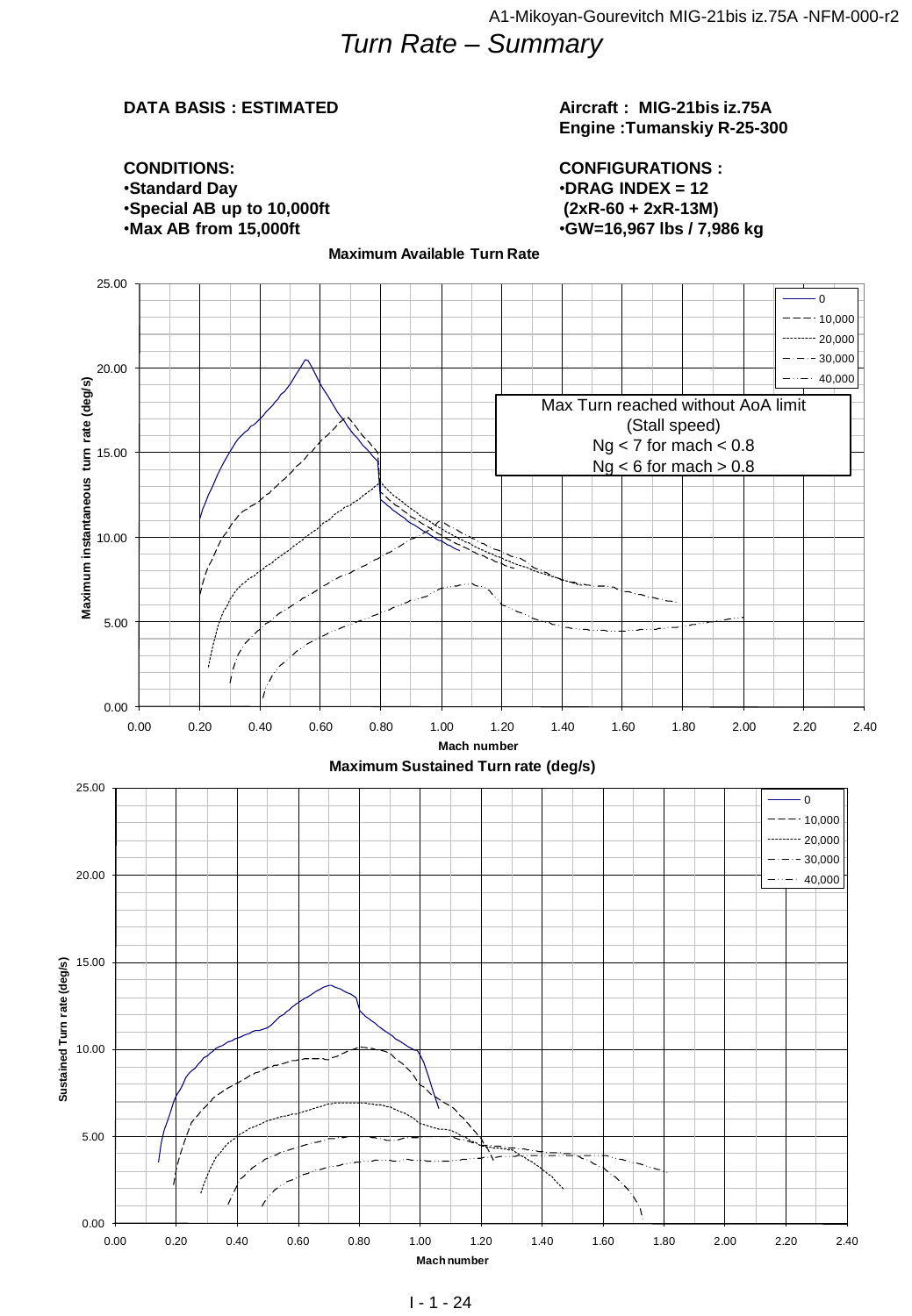*Load Factor – Summary* 

#### **DATA BASIS : ESTIMATED**

#### **Aircraft : MIG-21bis iz.75A Engine :Tumanskiy R-25-300**

**CONDITIONS:** •**Standard Day** •**Special AB up to 10,000ft** •**Max AB from 15,000ft**

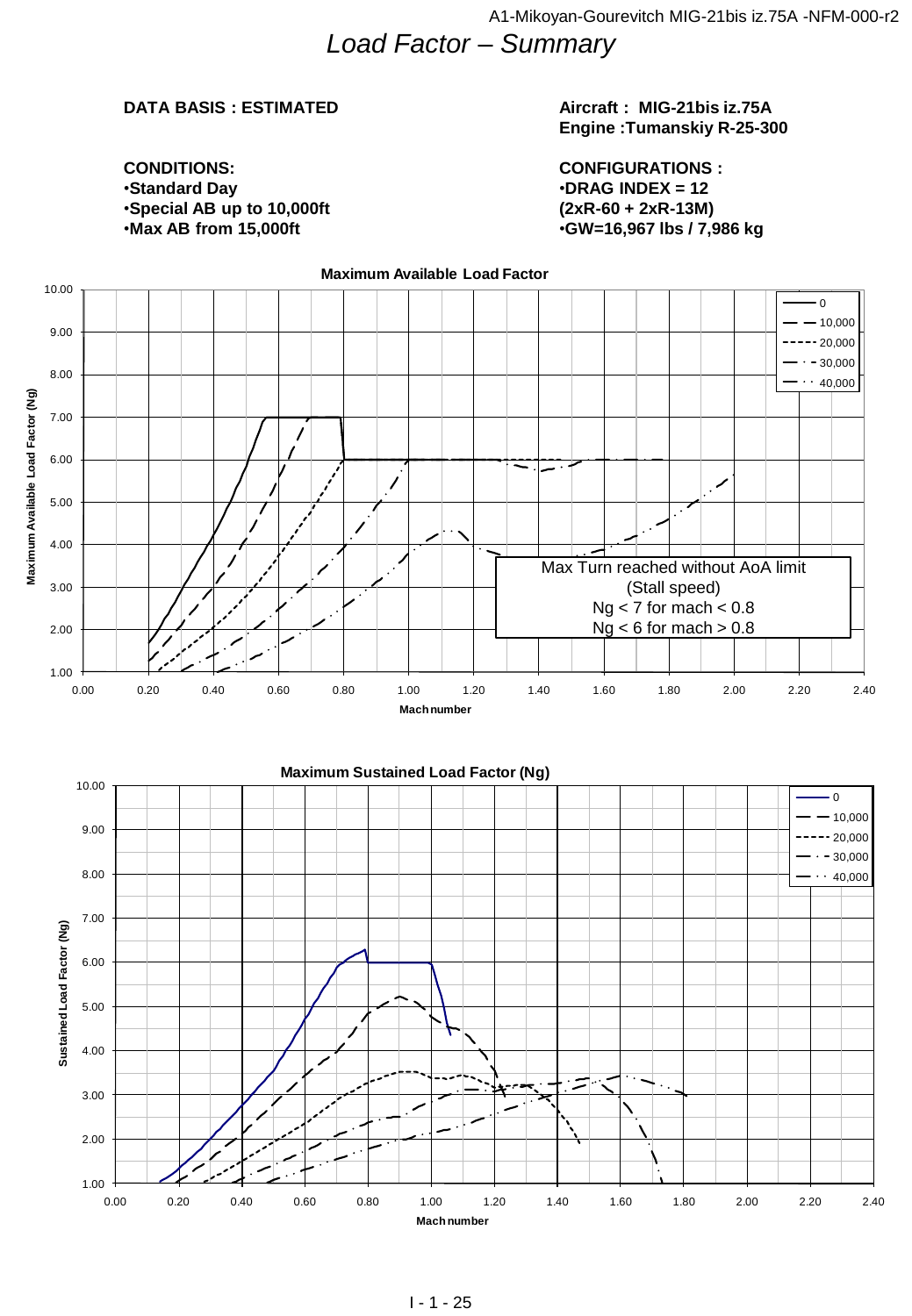## *Turn Performance – Sea Level*

#### **DATA BASIS : ESTIMATED**

**Aircraft : MIG-21bis iz.75A Engine :Tumanskiy R-25-300**

**CONDITIONS:** •**Standard Day** •**Special AB**

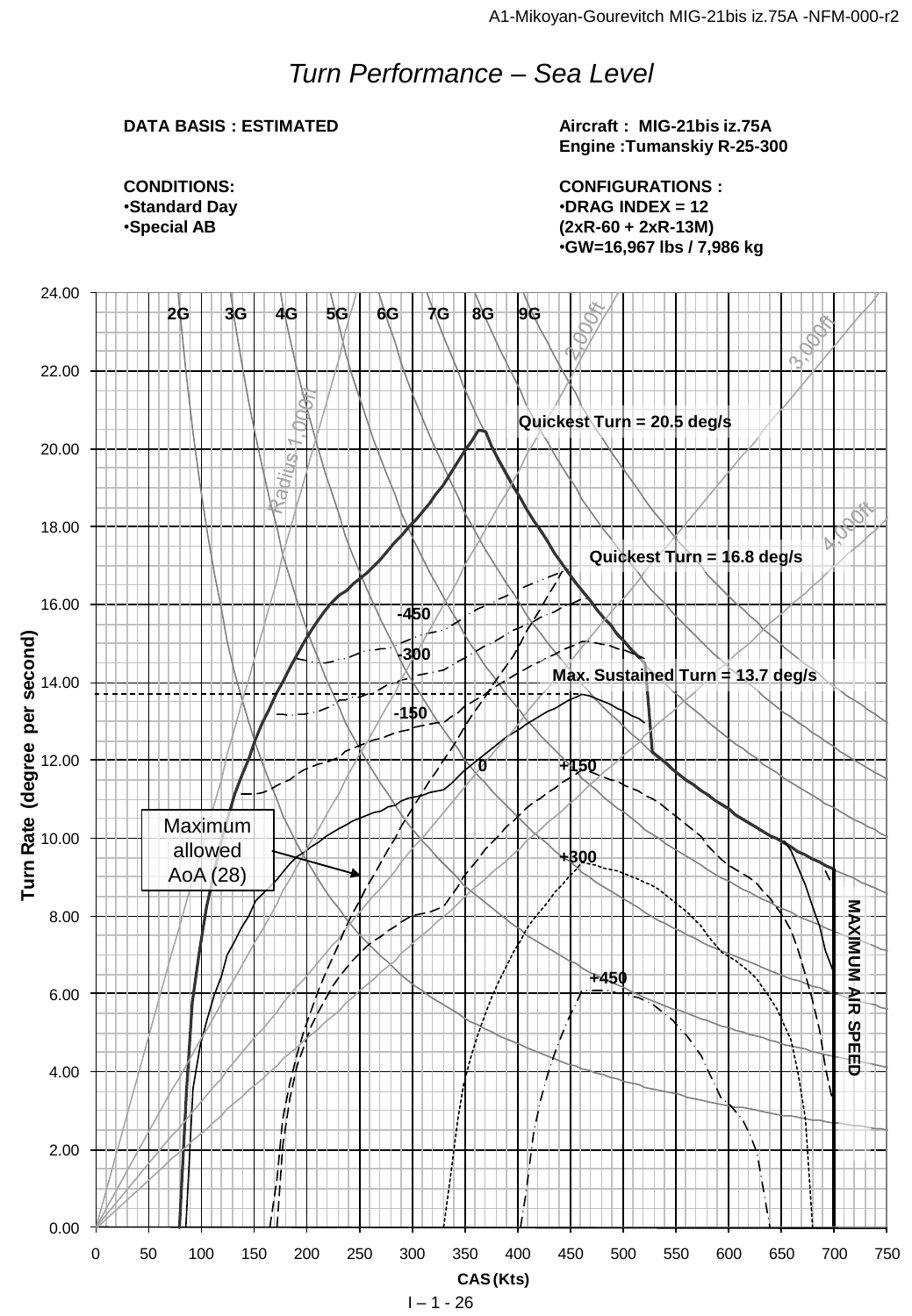### *Turn Performance – 5,000 ft*

#### **DATA BASIS : ESTIMATED**

**Aircraft : MIG-21bis iz.75A Engine :Tumanskiy R-25-300**

**CONDITIONS:** •**Standard Day** •**Special AB**

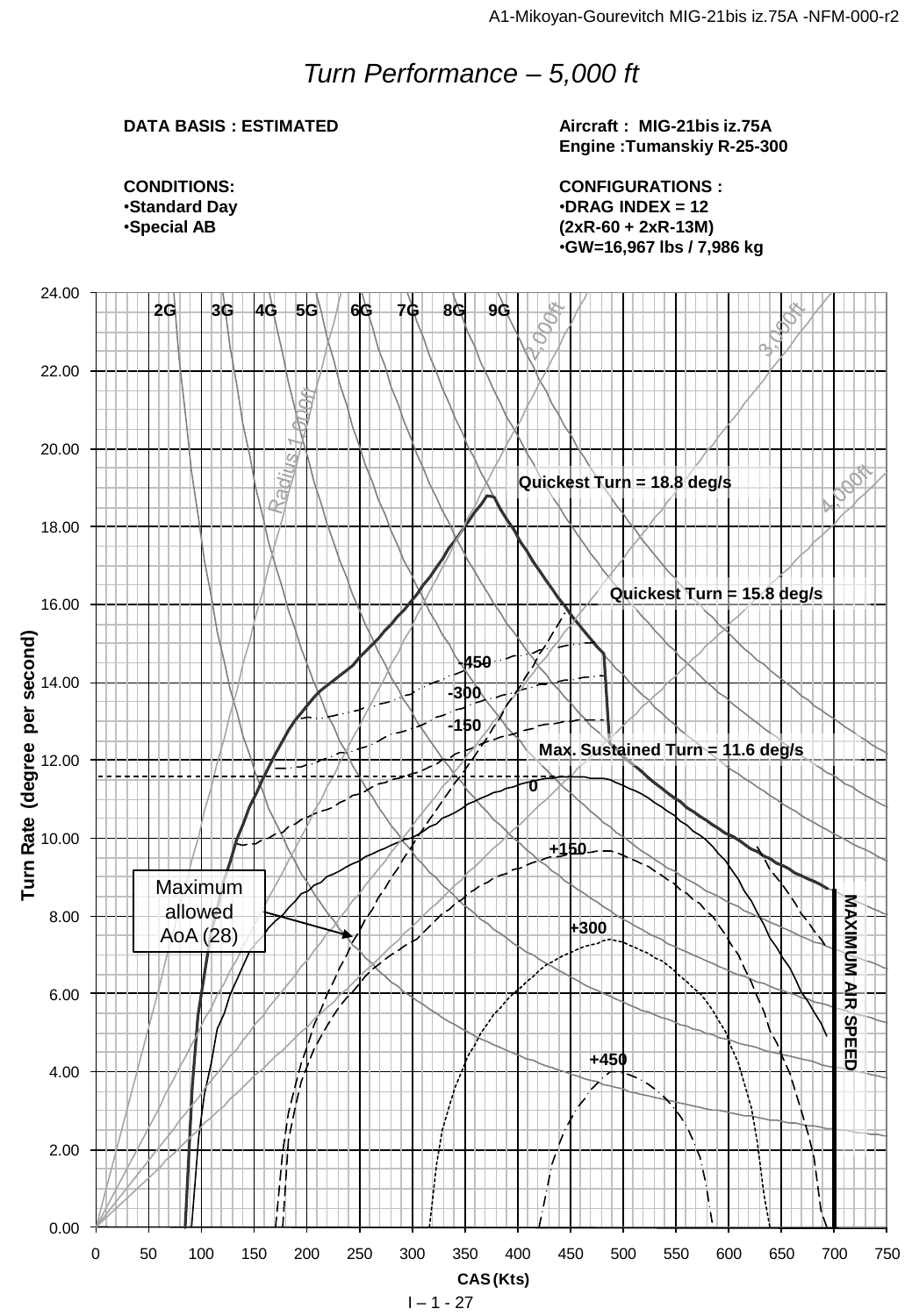## *Turn Performance – 10,000 ft*

#### **DATA BASIS : ESTIMATED**

**Aircraft : MIG-21bis iz.75A Engine :Tumanskiy R-25-300**

**CONDITIONS:** •**Standard Day** •**Special AB**

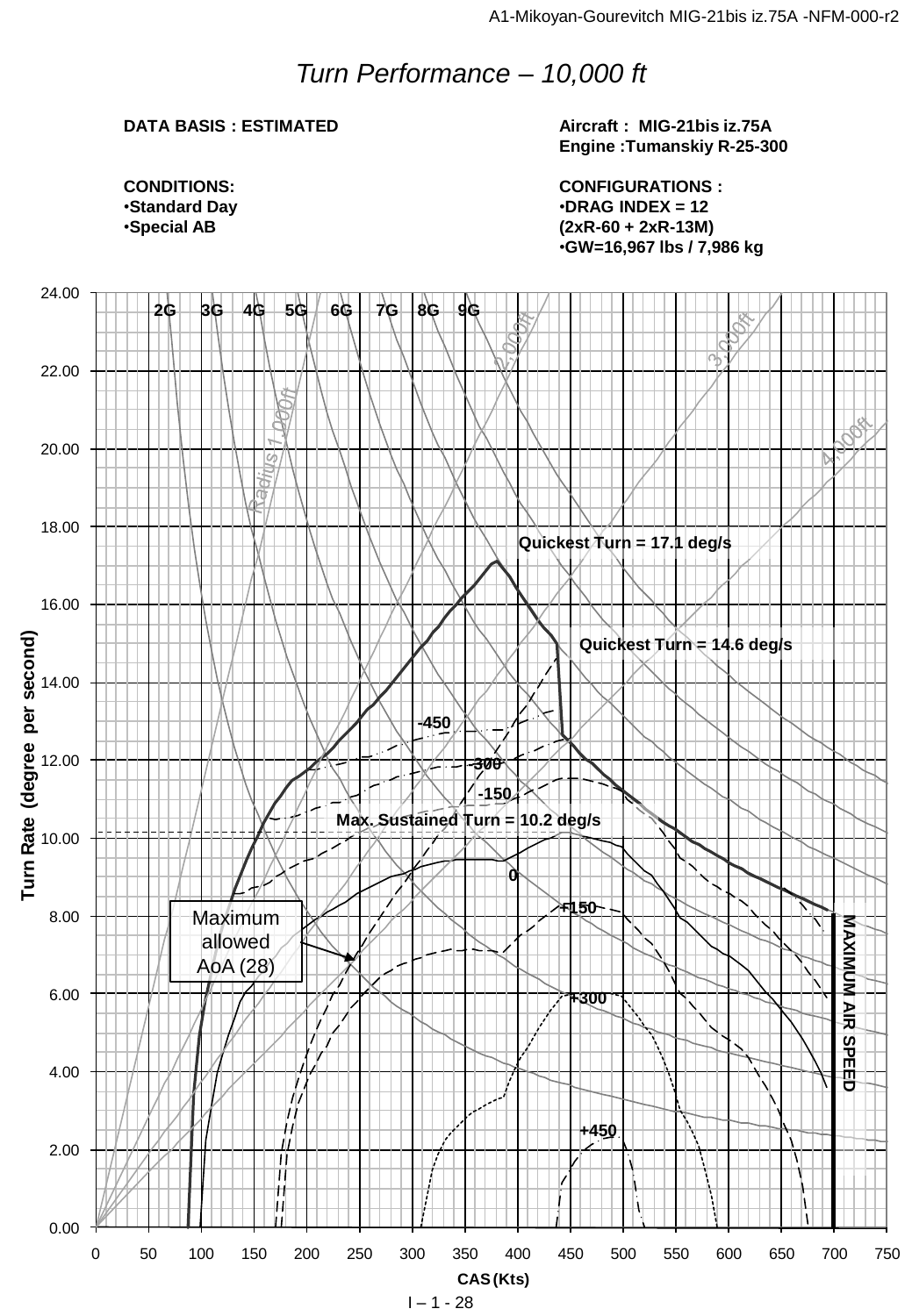## *Turn Performance – Sea Level*

#### **DATA BASIS : ESTIMATED**

**Aircraft : MIG-21bis iz.75A Engine :Tumanskiy R-25-300**

**CONDITIONS:** •**Standard Day** •**Max AB**

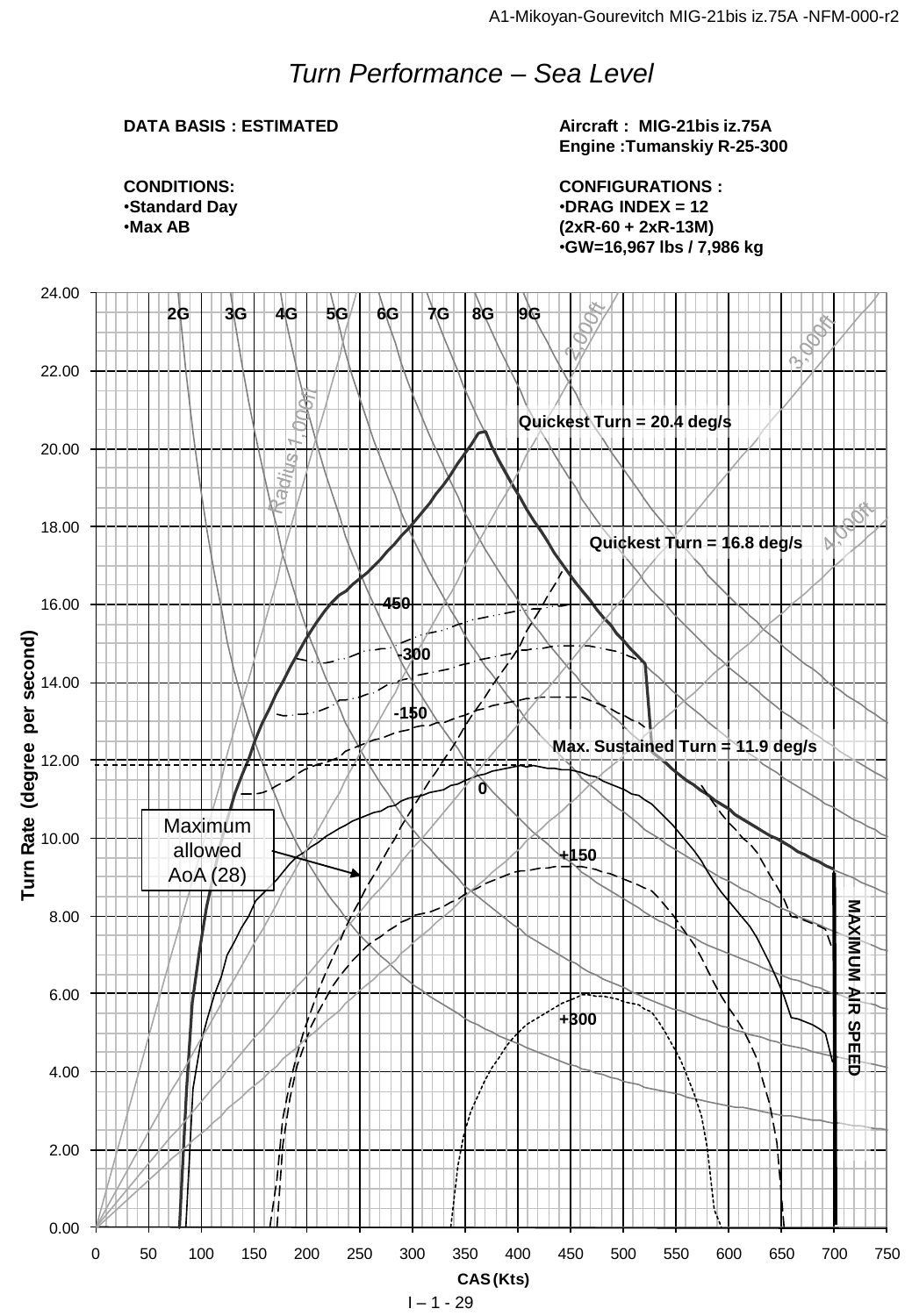### *Turn Performance – 5,000 ft*

#### **DATA BASIS : ESTIMATED**

**Aircraft : MIG-21bis iz.75A Engine :Tumanskiy R-25-300**

**CONDITIONS:** •**Standard Day** •**Max AB**

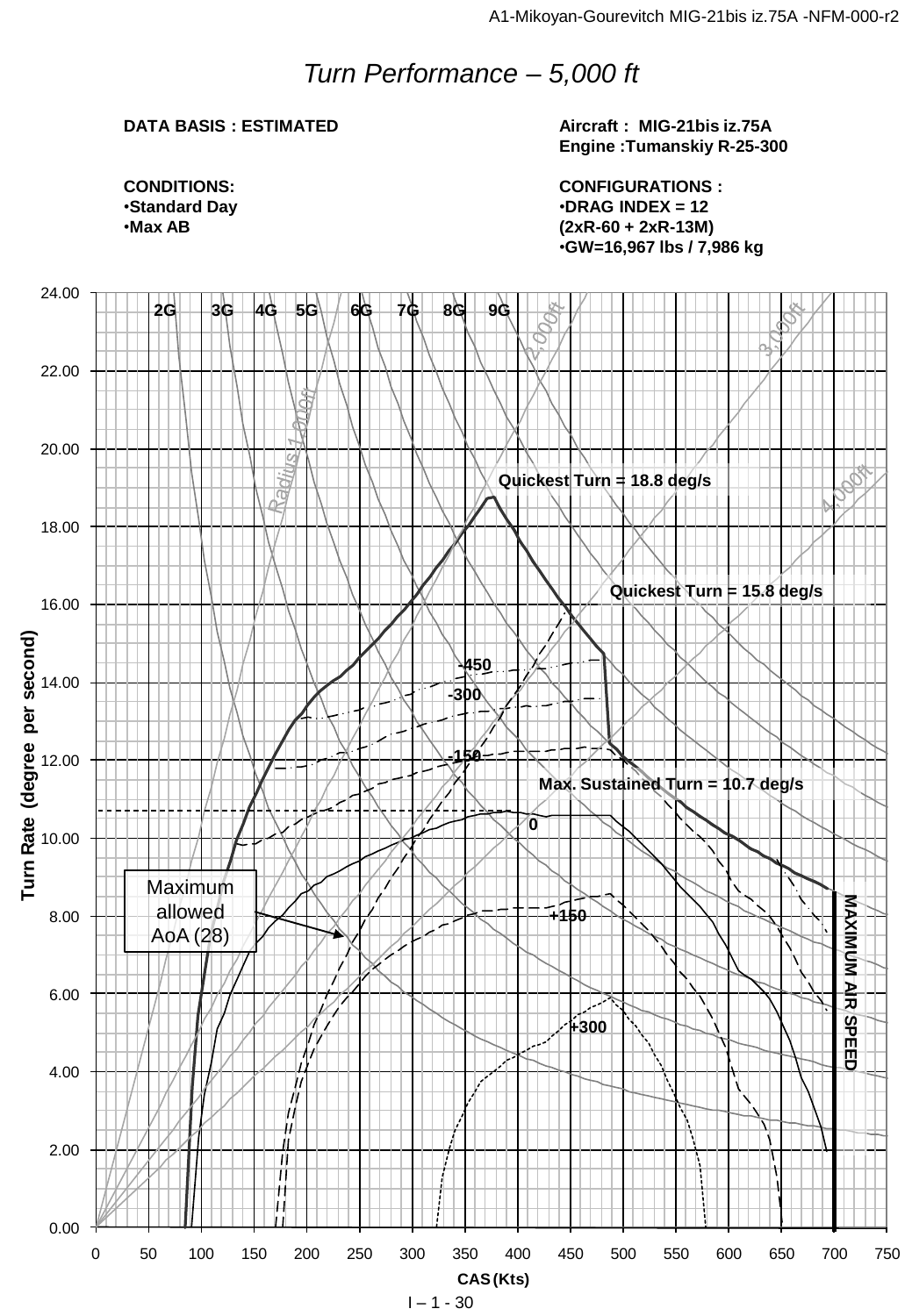## *Turn Performance – 10,000 ft*

#### **DATA BASIS : ESTIMATED**

**Aircraft : MIG-21bis iz.75A Engine :Tumanskiy R-25-300**

**CONDITIONS:** •**Standard Day** •**Max AB**

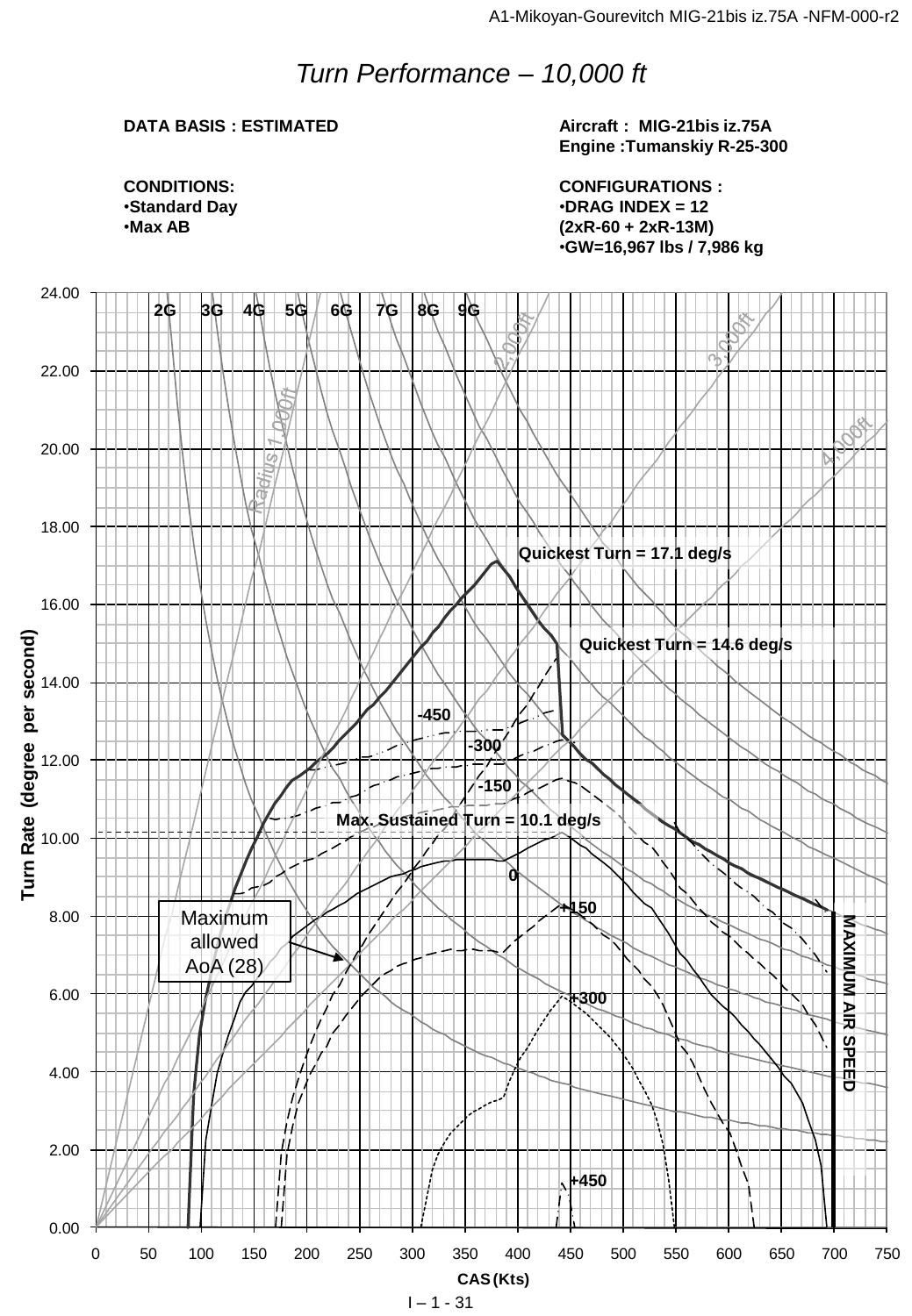## *Turn Performance – 15,000 ft*

#### **DATA BASIS : ESTIMATED**

**Aircraft : MIG-21bis iz.75A Engine :Tumanskiy R-25-300**

**CONDITIONS:** •**Standard Day** •**Max AB**

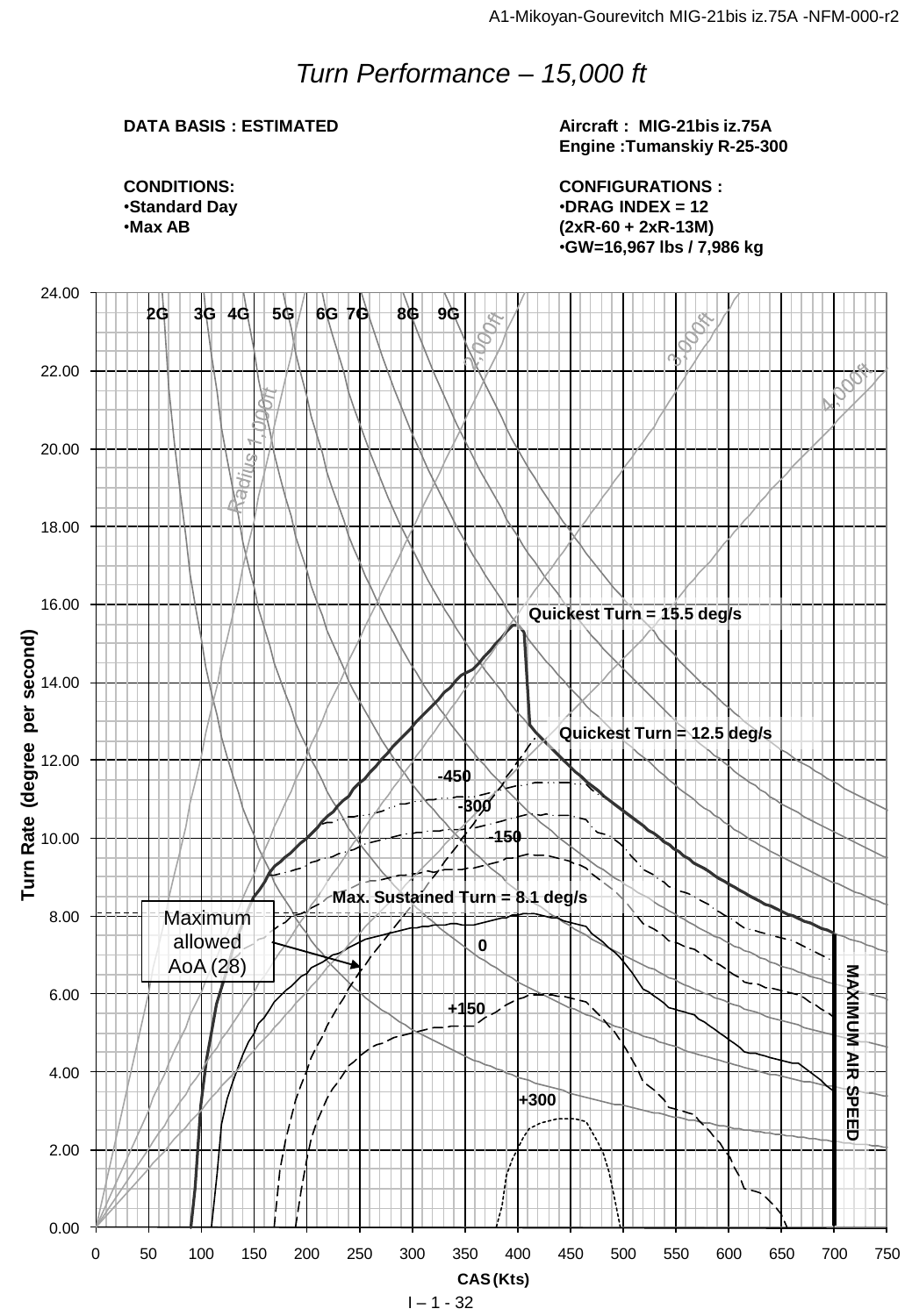## *Turn Performance – 20,000 ft*

#### **DATA BASIS : ESTIMATED**

**Aircraft : MIG-21bis iz.75A Engine :Tumanskiy R-25-300**

**CONDITIONS:** •**Standard Day** •**Max AB**

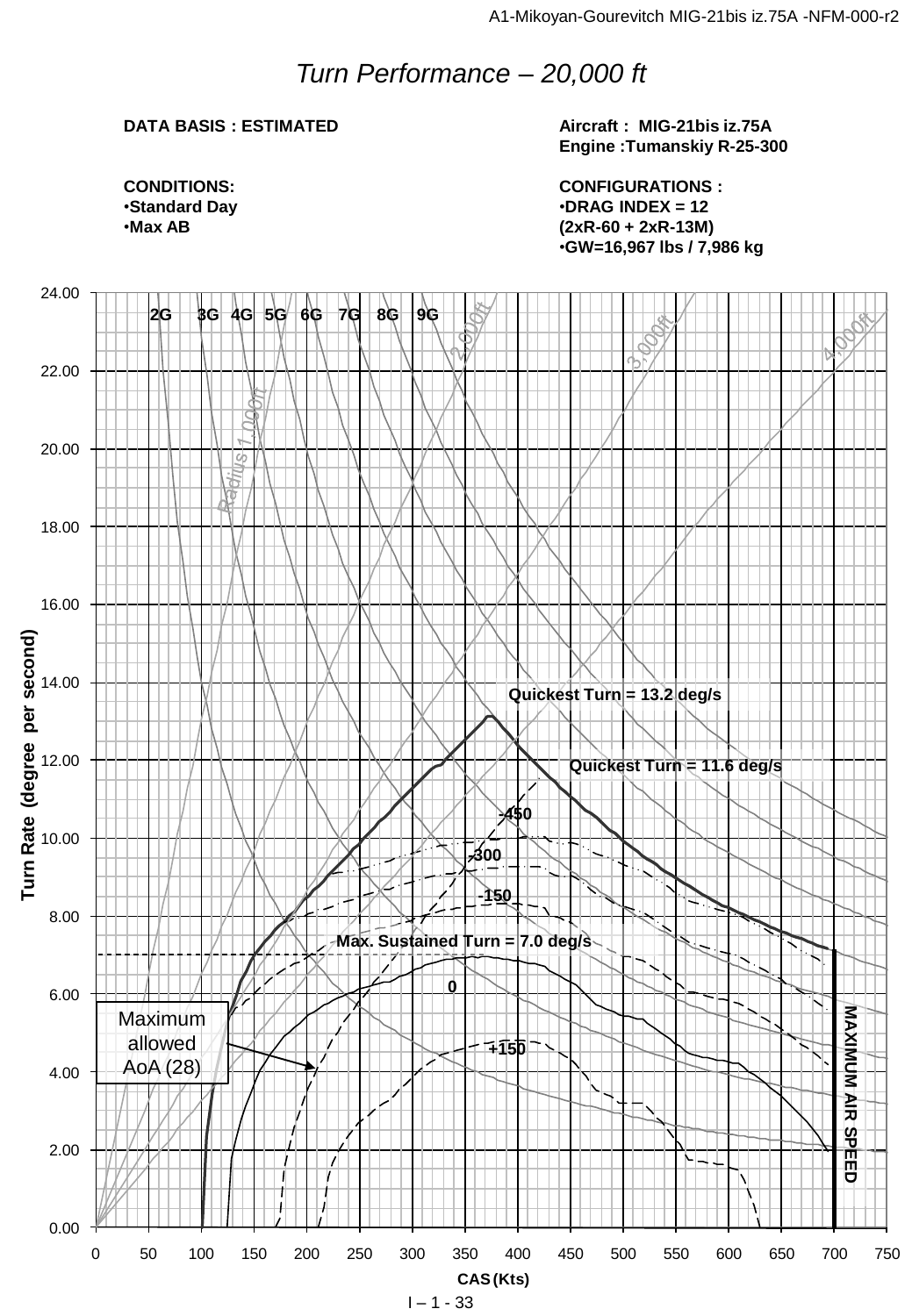## *Turn Performance – 25,000 ft*

#### **DATA BASIS : ESTIMATED**

**Aircraft : MIG-21bis iz.75A Engine :Tumanskiy R-25-300**

**CONDITIONS:** •**Standard Day** •**Max AB**

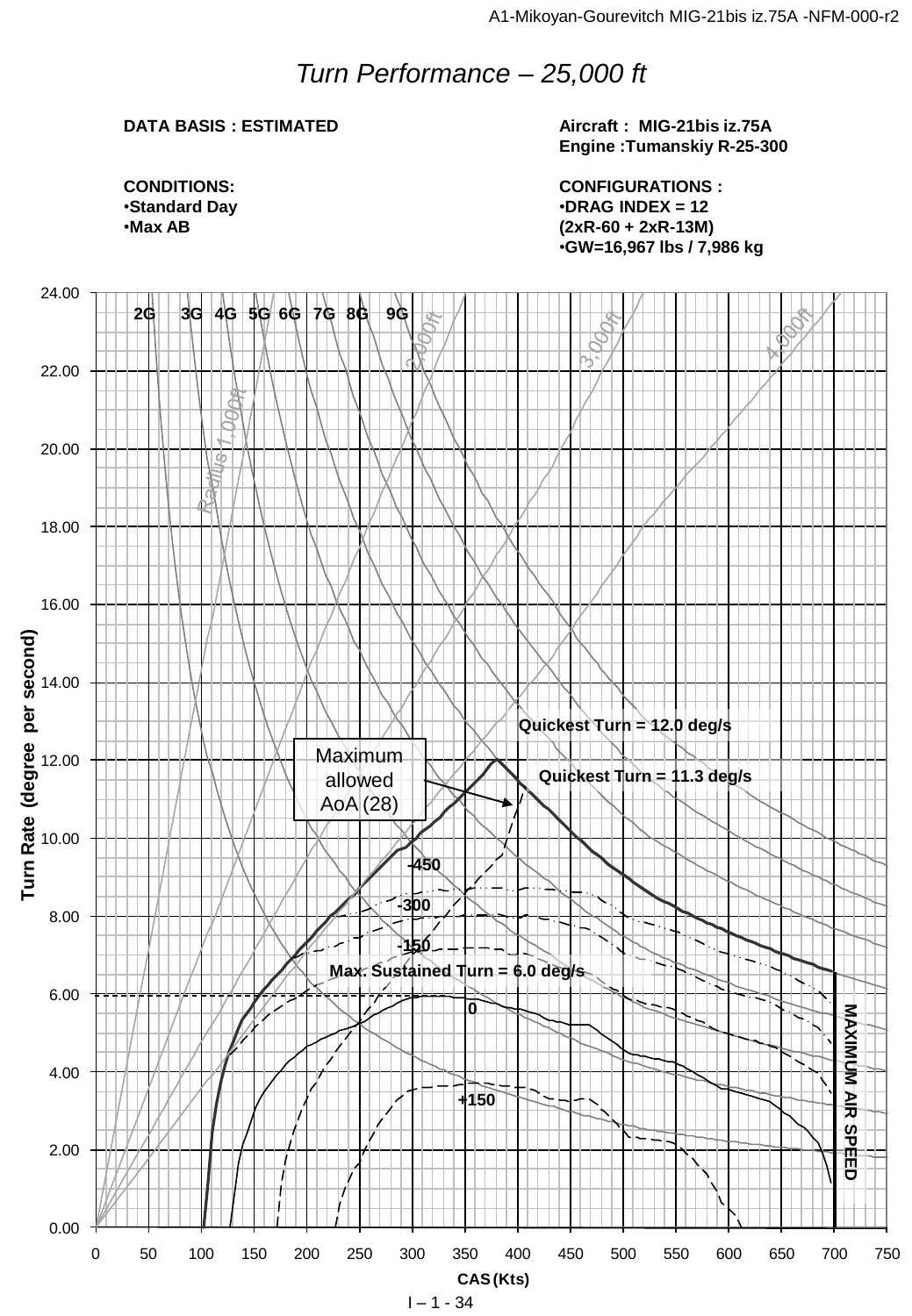## *Turn Performance – 30,000 ft*

#### **DATA BASIS : ESTIMATED**

**Aircraft : MIG-21bis iz.75A Engine :Tumanskiy R-25-300**

**CONDITIONS:** •**Standard Day** •**Max AB**

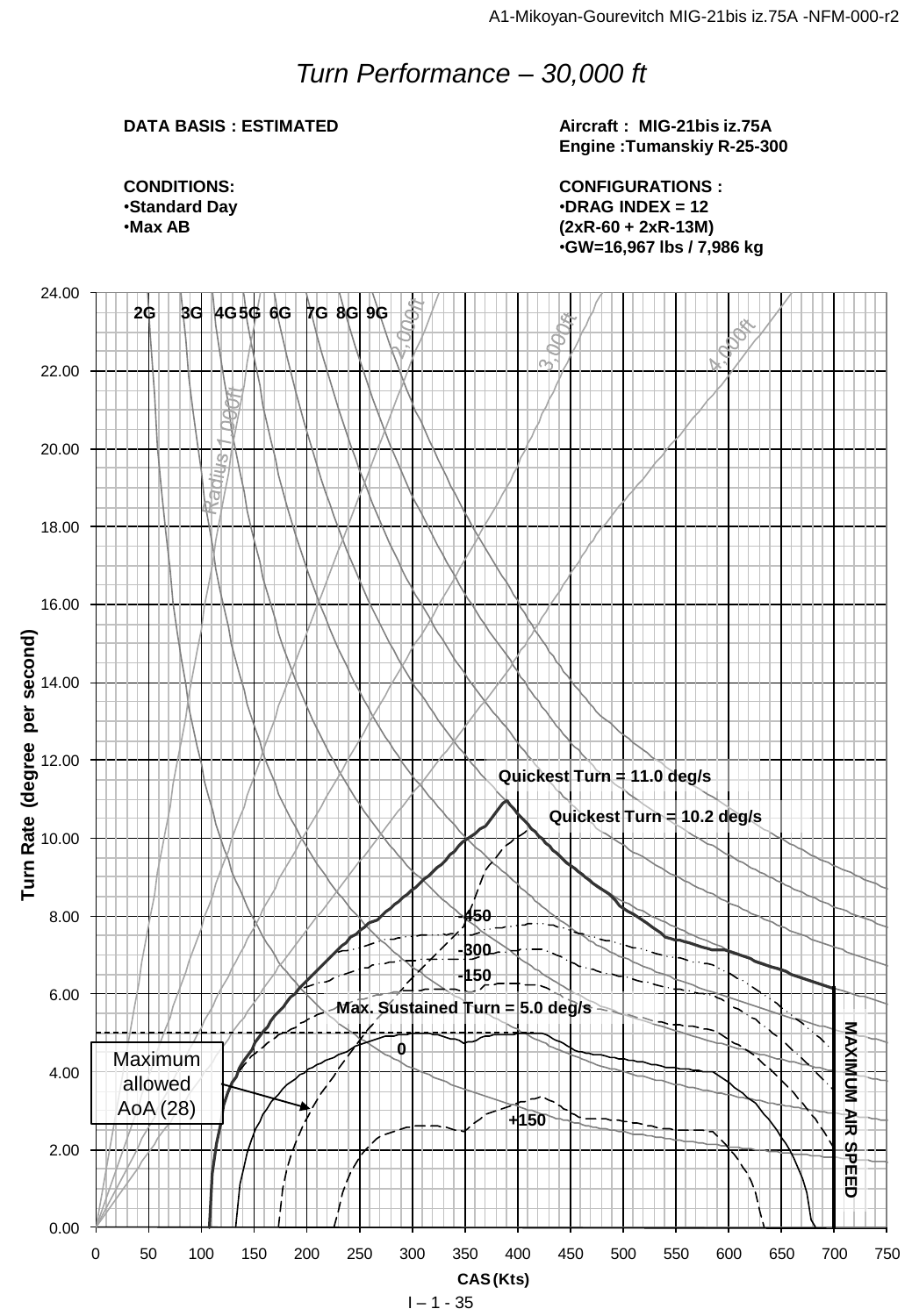## *Turn Performance – 35,000 ft*

#### **DATA BASIS : ESTIMATED**

**Aircraft : MIG-21bis iz.75A Engine :Tumanskiy R-25-300**

**CONDITIONS:** •**Standard Day** •**Max AB**

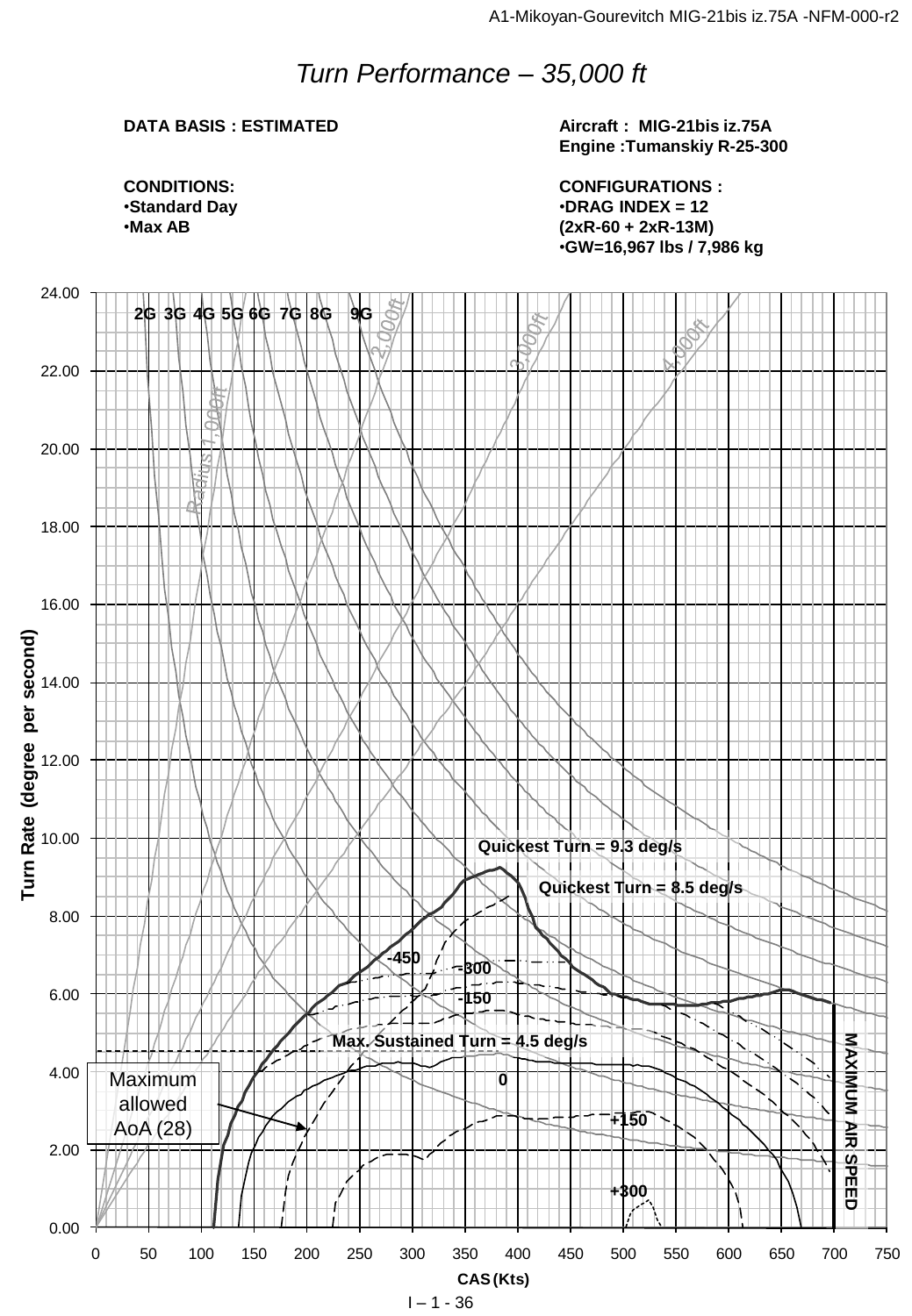## Climb Performance

**Aircraft : MIG-21bis iz.75A Engine :Tumanskiy R-25-300**

**CONFIGURATIONS :**  $\cdot$ **DRAG INDEX** = 12 (2xR-60 + 2xR-13M) •**50% internal fuel** •**GW= 16,967 lbs / 7,986 kg**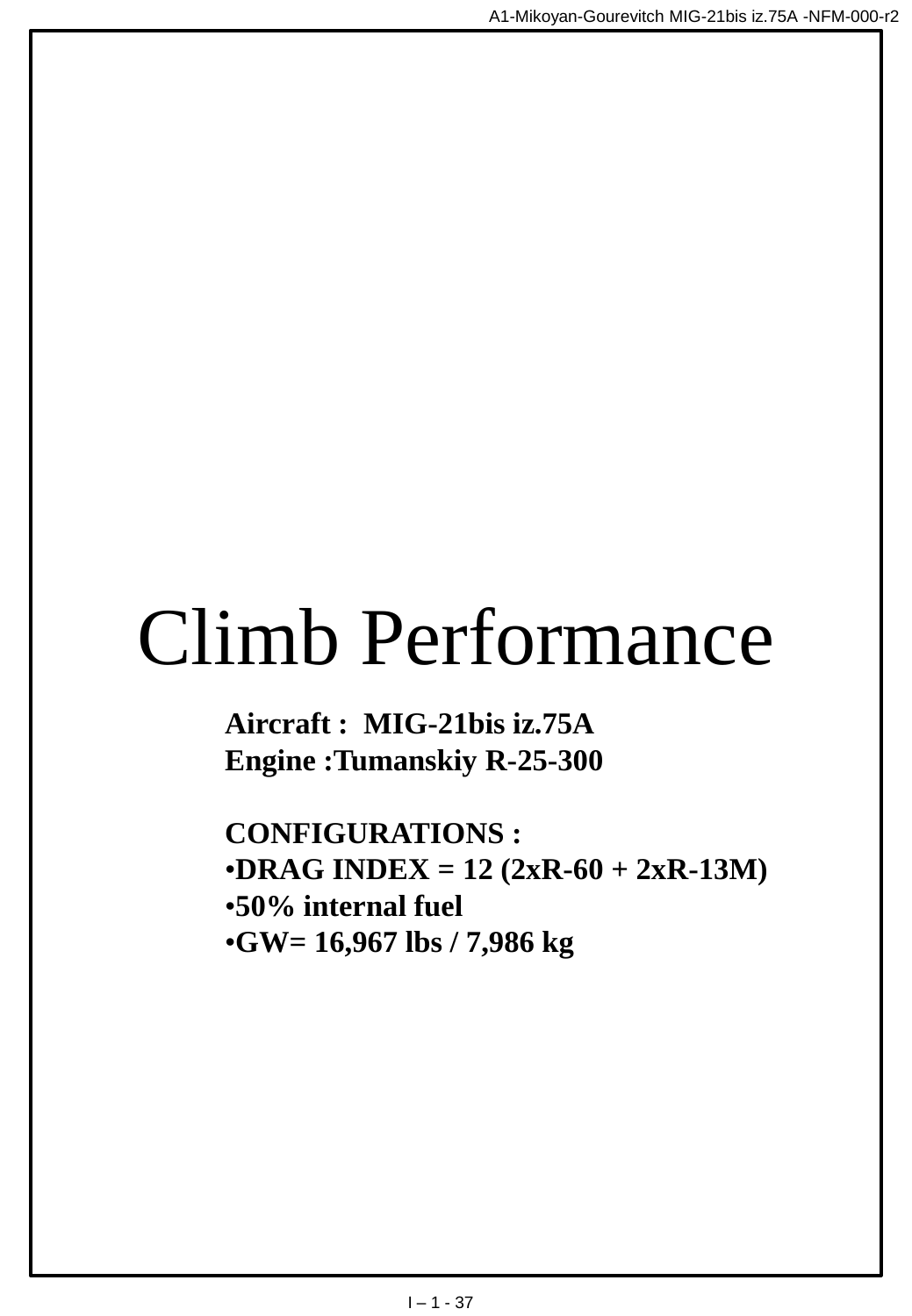#### **DATA BASIS : ESTIMATED**

#### **Aircraft : MIG-21bis iz.75A Engine :Tumanskiy R-25-300**

**CONFIGURATIONS :** •**DRAG INDEX = 12 (2xR-60 + 2xR-13M)** •**GW=16,967 lbs / 7,986 kg**

#### **CONDITIONS:** •**Standard Day** •**Special AB up to 10,000ft** •**Max AB from 15,000ft**

#### **Instantaneous Constant Speed Climb Rate**

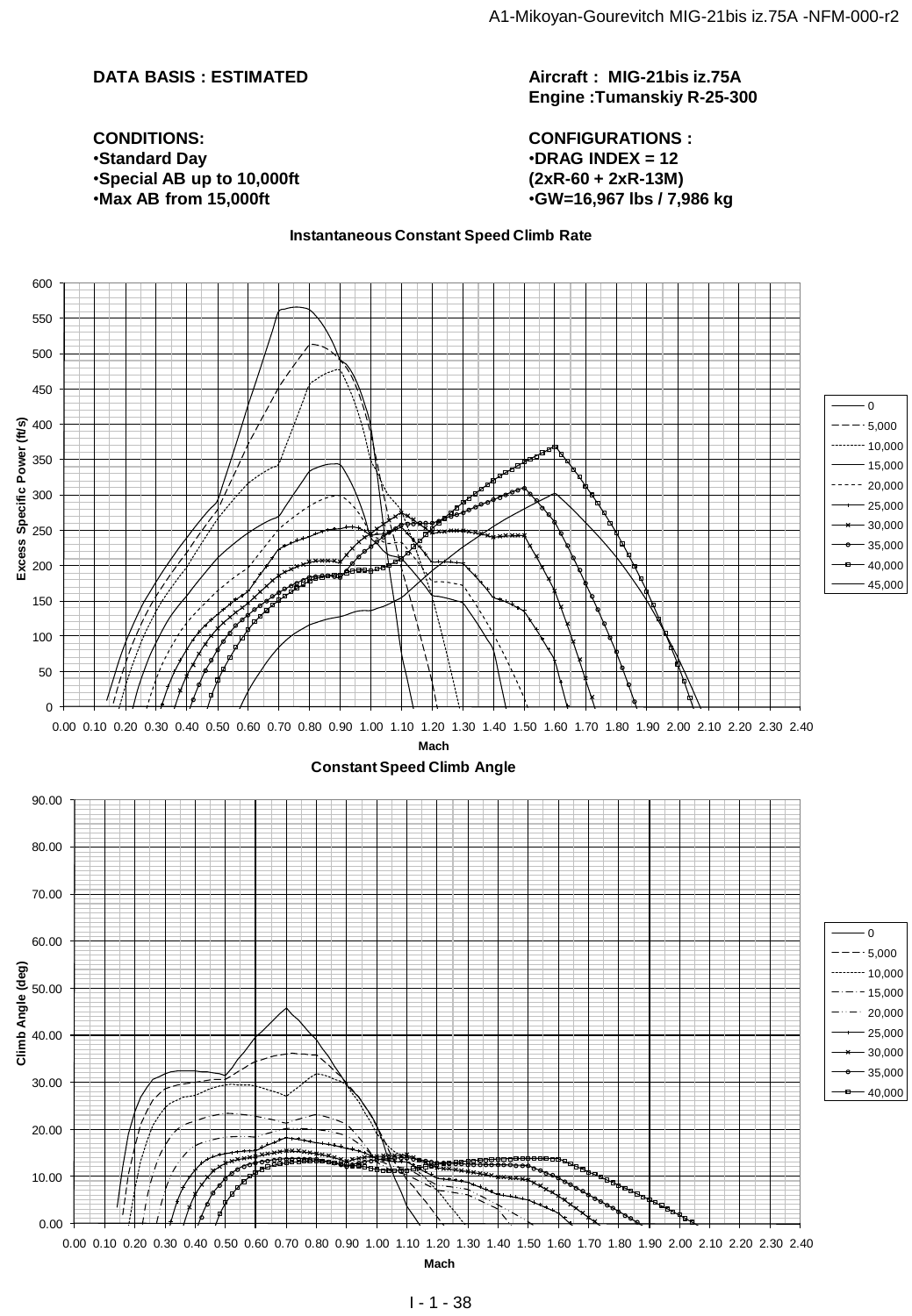#### **DATA BASIS : ESTIMATED**

#### **CONDITIONS:** •**Standard Day** •**MIL Power**

**Aircraft : MIG-21bis iz.75A Engine :Tumanskiy R-25-300**

#### **CONFIGURATIONS :** •**DRAG INDEX = 12 (2xR-60 + 2xR-13M)** •**GW=16,967 lbs / 7,986 kg**

#### **Instantaneous Constant Speed Climb Rate**

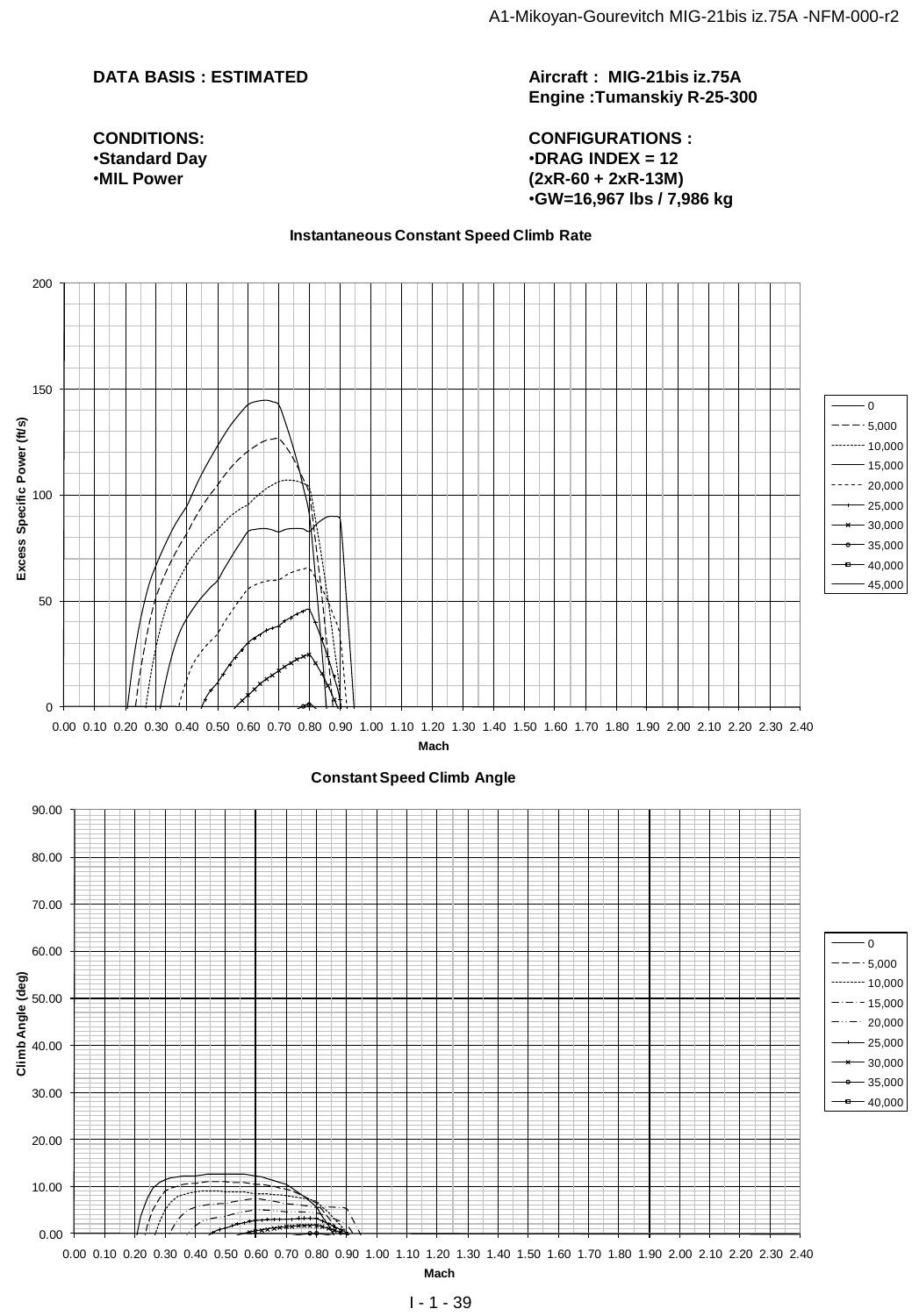## Acceleration Performances

**Aircraft : MIG-21bis iz.75A Engine :Tumanskiy R-25-300**

**CONFIGURATIONS :**  $\cdot$ **DRAG INDEX** = 12 (2xR-60 + 2xR-13M) •**50% internal fuel** •**GW= 16,967 lbs / 7,986 kg**